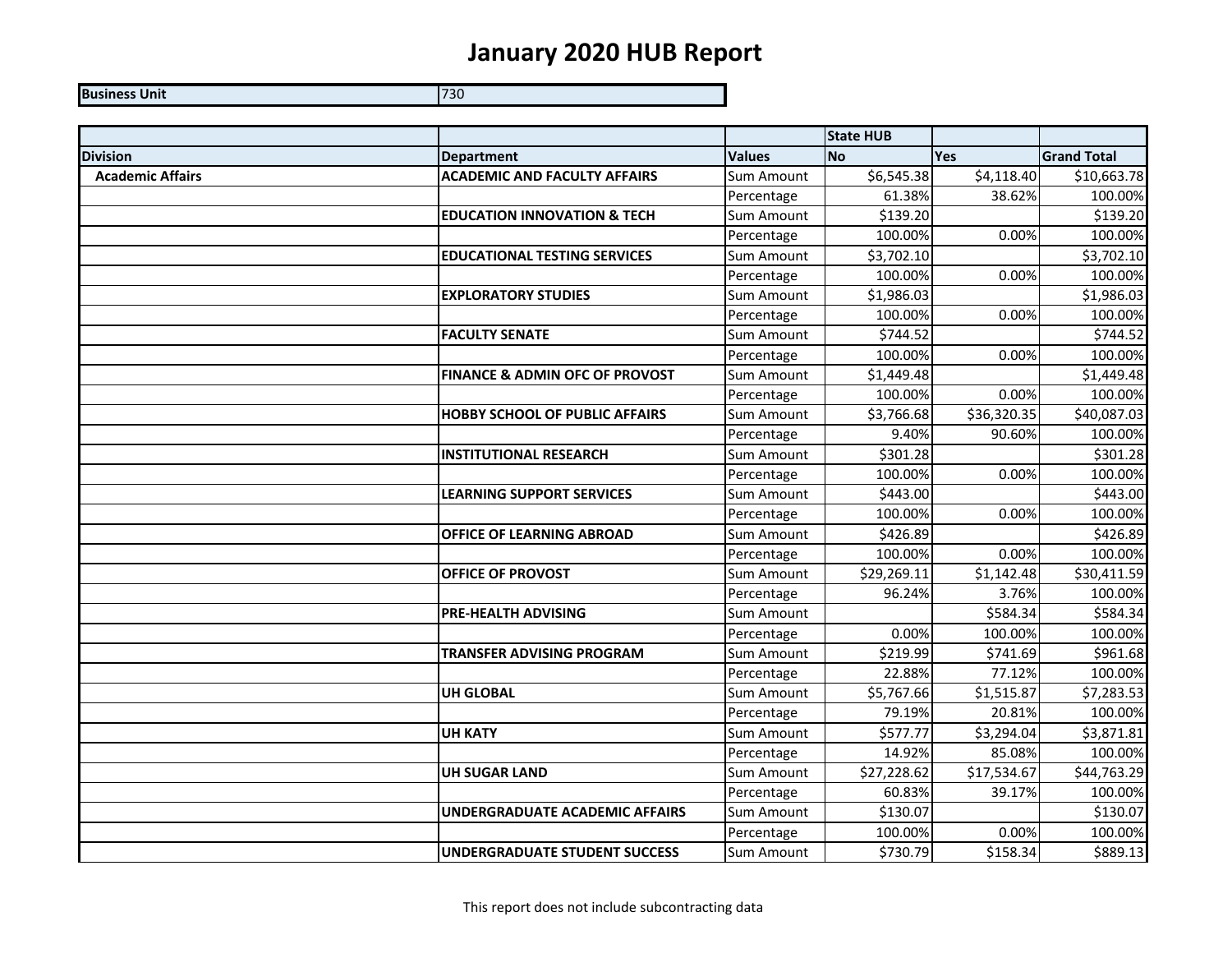| <b>Academic Affairs</b>            | <b>UNDERGRADUATE STUDENT SUCCESS</b>      | Percentage        | 82.19%          | 17.81%         | 100.00%         |
|------------------------------------|-------------------------------------------|-------------------|-----------------|----------------|-----------------|
|                                    | <b>WRITING CENTER</b>                     | <b>Sum Amount</b> | \$543.13        | \$465.00       | \$1,008.13      |
|                                    |                                           | Percentage        | 53.87%          | 46.13%         | 100.00%         |
| <b>Academic Affairs Sum Amount</b> |                                           |                   | \$83,971.70     | \$65,875.18    | \$149,846.88    |
| <b>Academic Affairs Percentage</b> |                                           |                   | 56.04%          | 43.96%         | 100.00%         |
| <b>Administration and Finance</b>  | <b>A&amp;F INTERNAL COMMUNICATION</b>     | Sum Amount        | \$375.95        | \$7,720.98     | \$8,096.93      |
|                                    |                                           | Percentage        | 4.64%           | 95.36%         | 100.00%         |
|                                    | <b>ADMINISTRATION &amp; FINANCE</b>       | Sum Amount        | \$134,668.74    | \$3,603.95     | \$138,272.69    |
|                                    |                                           | Percentage        | 97.39%          | 2.61%          | 100.00%         |
|                                    | <b>ASSOC VP FOR ADMINISTRATION</b>        | Sum Amount        | \$8,141.17      |                | \$8,141.17      |
|                                    |                                           | Percentage        | 100.00%         | 0.00%          | 100.00%         |
|                                    | <b>AUXILIARY SERVICES OPERATIONS</b>      | Sum Amount        | \$9,038.76      | \$1,354.07     | \$10,392.83     |
|                                    |                                           | Percentage        | 86.97%          | 13.03%         | 100.00%         |
|                                    | <b>BUSINESS SERVICES</b>                  | Sum Amount        | \$403.37        | \$5,011.47     | \$5,414.84      |
|                                    |                                           | Percentage        | 7.45%           | 92.55%         | 100.00%         |
|                                    | <b>CAMPUS SAFETY SYSTEMS</b>              | Sum Amount        | \$5,982.43      | \$28,400.00    | \$34,382.43     |
|                                    |                                           | Percentage        | 17.40%          | 82.60%         | 100.00%         |
|                                    | <b>CENTRAL FACILITY SERVICES</b>          | Sum Amount        | \$5,077.77      | \$534.71       | \$5,612.48      |
|                                    |                                           | Percentage        | 90.47%          | 9.53%          | 100.00%         |
|                                    | <b>CONTROLLER (PH)</b>                    | Sum Amount        | \$7,120.87      | \$1,903.21     | \$9,024.08      |
|                                    |                                           | Percentage        | 78.91%          | 21.09%         | 100.00%         |
|                                    | <b>COUGAR CARD</b>                        | Sum Amount        | \$104,061.02    | \$6,639.34     | \$110,700.36    |
|                                    |                                           | Percentage        | 94.00%          | 6.00%          | 100.00%         |
|                                    | <b>CULLEN PERFORM HALL</b>                | Sum Amount        | \$23,161.45     |                | \$23,161.45     |
|                                    |                                           | Percentage        | 100.00%         | 0.00%          | 100.00%         |
|                                    | <b>EMERGENCY MANAGEMENT</b>               | Sum Amount        | \$33,624.97     | \$18.95        | \$33,643.92     |
|                                    |                                           | Percentage        | 99.94%          | 0.06%          | 100.00%         |
|                                    | <b>ENTERPRISE SYSTEMS</b>                 | Sum Amount        | \$556,166.70    | \$9,566.43     | \$565,733.13    |
|                                    |                                           | Percentage        | 98.31%          | 1.69%          | 100.00%         |
|                                    | <b>ENV. HEALTH &amp; LIFE SAFETY</b>      | Sum Amount        | \$9,615.95      | \$242.45       | \$9,858.40      |
|                                    |                                           | Percentage        | 97.54%          | 2.46%          | 100.00%         |
|                                    | <b>FACILITIES BUSINESS SERVICES</b>       | Sum Amount        | \$368.66        | \$727.29       | \$1,095.95      |
|                                    |                                           | Percentage        | 33.64%          | 66.36%         | 100.00%         |
|                                    | <b>FACILITIES MANAGEMENT</b>              | Sum Amount        | \$28,441.03     | \$6,087.03     | \$34,528.06     |
|                                    |                                           | Percentage        | 82.37%          | 17.63%         | 100.00%         |
|                                    | <b>FACILITIES OPERATION &amp; MAINT</b>   | Sum Amount        | \$7,980.88      | \$902.84       | \$8,883.72      |
|                                    |                                           | Percentage        | 89.84%          | 10.16%         | 100.00%         |
|                                    | <b>FACILITIES PLANNING &amp; CONSTRUC</b> | Sum Amount        | \$15,014,567.71 | \$1,037,502.25 | \$16,052,069.96 |
|                                    |                                           | Percentage        | 93.54%          | 6.46%          | 100.00%         |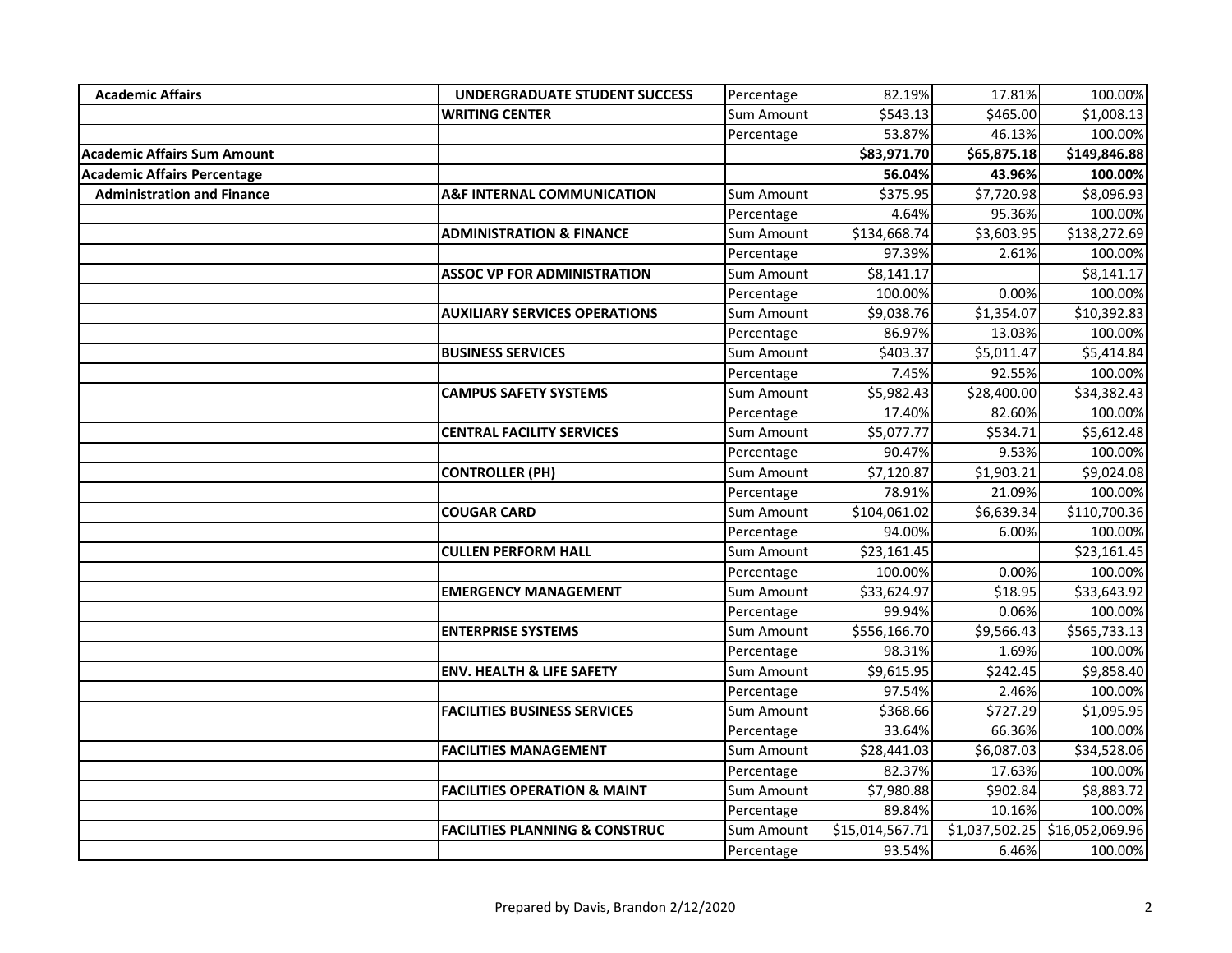| <b>Administration and Finance</b> | <b>FACILITIES/CONSTRUC MGMT ADMIN</b>    | Sum Amount        |              | \$88.77      | \$88.77      |
|-----------------------------------|------------------------------------------|-------------------|--------------|--------------|--------------|
|                                   |                                          | Percentage        | 0.00%        | 100.00%      | 100.00%      |
|                                   | <b>HIGH PERFORMANCE &amp; COMP NETWK</b> | Sum Amount        | \$450.80     |              | \$450.80     |
|                                   |                                          | Percentage        | 100.00%      | 0.00%        | 100.00%      |
|                                   | <b>HUB PROGRAMS</b>                      | Sum Amount        | \$1,798.00   |              | \$1,798.00   |
|                                   |                                          | Percentage        | 100.00%      | 0.00%        | 100.00%      |
|                                   | <b>HUMAN RESOURCES</b>                   | Sum Amount        | \$19,243.09  | \$5,013.94   | \$24,257.03  |
|                                   |                                          | Percentage        | 79.33%       | 20.67%       | 100.00%      |
|                                   | <b>INST - BUDGET</b>                     | Sum Amount        | \$23,115.00  |              | \$23,115.00  |
|                                   |                                          | Percentage        | 100.00%      | 0.00%        | 100.00%      |
|                                   | <b>INST - BUSINESS SERVICES</b>          | Sum Amount        | \$239,065.20 |              | \$239,065.20 |
|                                   |                                          | Percentage        | 100.00%      | 0.00%        | 100.00%      |
|                                   | <b>INSTITUTIONAL - REAL ESTATE</b>       | Sum Amount        | \$7,500.00   |              | \$7,500.00   |
|                                   |                                          | Percentage        | 100.00%      | 0.00%        | 100.00%      |
|                                   | <b>INSTITUTIONAL HUMAN RESOURCES</b>     | Sum Amount        | \$3,071.25   |              | \$3,071.25   |
|                                   |                                          | Percentage        | 100.00%      | 0.00%        | 100.00%      |
|                                   | <b>KUHF RADIO</b>                        | <b>Sum Amount</b> | \$43,259.84  | \$92,471.90  | \$135,731.74 |
|                                   |                                          | Percentage        | 31.87%       | 68.13%       | 100.00%      |
|                                   | <b>MINOR &amp; PLANNED PROJECTS</b>      | Sum Amount        | \$72,729.61  | \$5,647.88   | \$78,377.49  |
|                                   |                                          | Percentage        | 92.79%       | 7.21%        | 100.00%      |
|                                   | MINOR IN-HOUSE CONSTRUCTION              | Sum Amount        | \$405.05     |              | \$405.05     |
|                                   |                                          | Percentage        | 100.00%      | 0.00%        | 100.00%      |
|                                   | OFFICE EQUAL OPPORTUNITY SRVS            | Sum Amount        | \$340.45     | \$6,894.80   | \$7,235.25   |
|                                   |                                          | Percentage        | 4.71%        | 95.29%       | 100.00%      |
|                                   | <b>PARKING &amp; TRANS SERVICES</b>      | Sum Amount        | \$886,583.50 | \$18,902.53  | \$905,486.03 |
|                                   |                                          | Percentage        | 97.91%       | 2.09%        | 100.00%      |
|                                   | PHY PLANT-AUTOMOTIVE                     | Sum Amount        | \$11,610.94  | \$29,500.54  | \$41,111.48  |
|                                   |                                          | Percentage        | 28.24%       | 71.76%       | 100.00%      |
|                                   | PHY PLANT-GROUNDS MAINT                  | Sum Amount        | \$31,493.46  |              | \$31,493.46  |
|                                   |                                          | Percentage        | 100.00%      | 0.00%        | 100.00%      |
|                                   | PHY PLANT-SOLID WASTE                    | Sum Amount        | \$2,276.35   | \$45.26      | \$2,321.61   |
|                                   |                                          | Percentage        | 98.05%       | 1.95%        | 100.00%      |
|                                   | PHYSICAL PLANT                           | Sum Amount        | \$79,012.67  | \$589,961.63 | \$668,974.30 |
|                                   |                                          | Percentage        | 11.81%       | 88.19%       | 100.00%      |
|                                   | <b>PLANNING</b>                          | Sum Amount        | \$1,757.73   |              | \$1,757.73   |
|                                   |                                          | Percentage        | 100.00%      | 0.00%        | 100.00%      |
|                                   | <b>POLICE</b>                            | Sum Amount        | \$71,964.52  | \$825.00     | \$72,789.52  |
|                                   |                                          | Percentage        | 98.87%       | 1.13%        | 100.00%      |
|                                   | <b>POSTAL SERVICES OPERATIONS</b>        | Sum Amount        | \$5,593.30   |              | \$5,593.30   |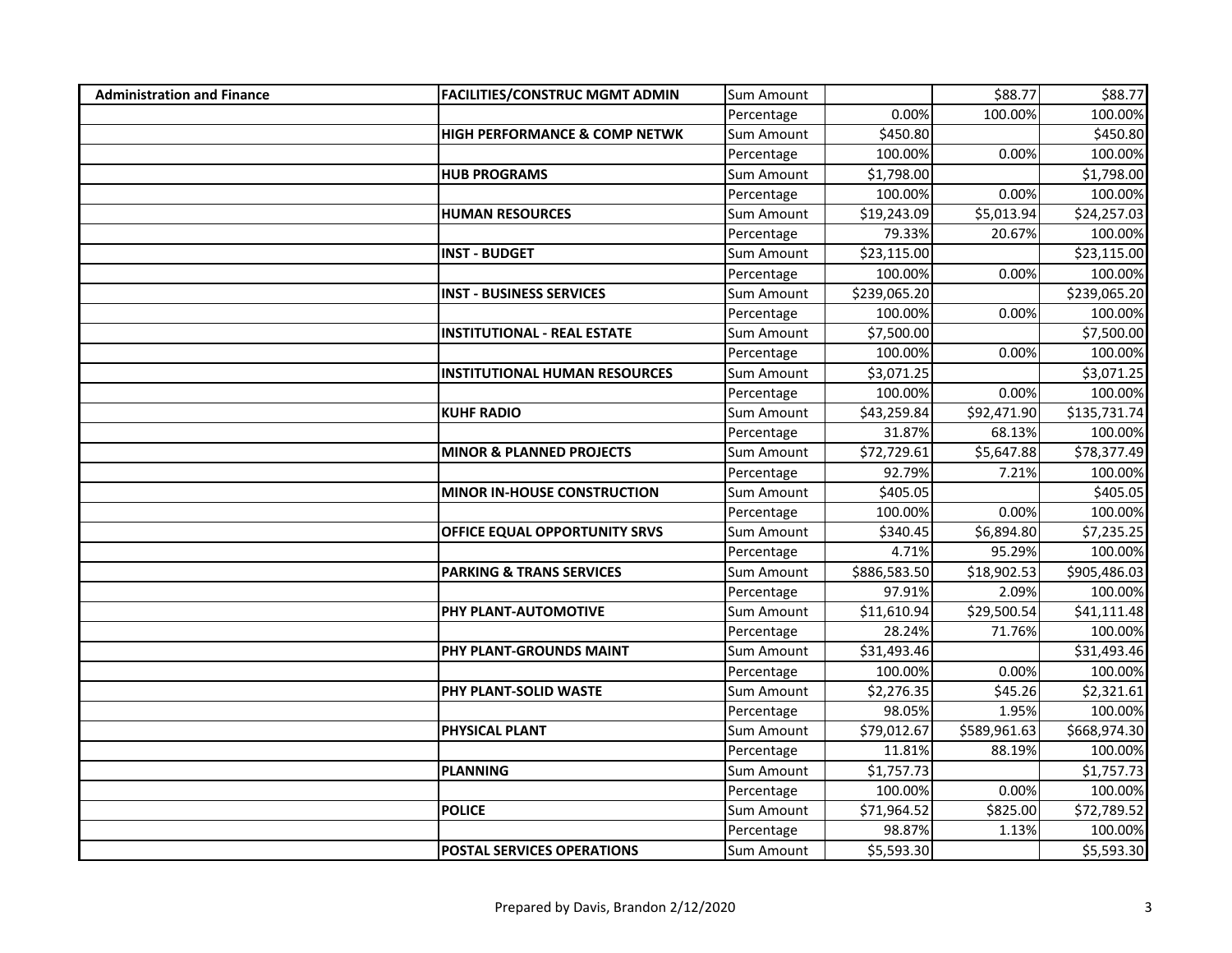| <b>Administration and Finance</b>            | <b>POSTAL SERVICES OPERATIONS</b>        | Percentage        | 100.00%                 | 0.00%          | 100.00%         |
|----------------------------------------------|------------------------------------------|-------------------|-------------------------|----------------|-----------------|
|                                              | <b>PRINTING OPERATIONS</b>               | Sum Amount        | \$24,376.48             |                | \$24,376.48     |
|                                              |                                          | Percentage        | 100.00%                 | 0.00%          | 100.00%         |
|                                              | <b>PUBLIC ART</b>                        | Sum Amount        | $\overline{$}47,724.08$ | \$1,415.64     | \$49,139.72     |
|                                              |                                          | Percentage        | 97.12%                  | 2.88%          | 100.00%         |
|                                              | <b>PURCHASED UTILITIES</b>               | Sum Amount        | \$16,574.80             |                | \$16,574.80     |
|                                              |                                          | Percentage        | 100.00%                 | 0.00%          | 100.00%         |
|                                              | <b>REAL ESTATE SERVICES</b>              | Sum Amount        | \$4,500.00              |                | \$4,500.00      |
|                                              |                                          | Percentage        | 100.00%                 | 0.00%          | 100.00%         |
|                                              | <b>RISK MANAGEMENT</b>                   | Sum Amount        | \$137.11                |                | \$137.11        |
|                                              |                                          | Percentage        | 100.00%                 | 0.00%          | 100.00%         |
|                                              | <b>SERVICE LEVEL AGREEMENT</b>           | Sum Amount        | \$16,111.97             | \$150,799.34   | \$166,911.31    |
|                                              |                                          | Percentage        | 9.65%                   | 90.35%         | 100.00%         |
|                                              | <b>STUDENT BUSINESS SERVICES</b>         | Sum Amount        | \$15,744.43             | \$1,008.65     | \$16,753.08     |
|                                              |                                          | Percentage        | 93.98%                  | 6.02%          | 100.00%         |
|                                              | <b>TECHNOLOGY SERVICES &amp; SUPPORT</b> | Sum Amount        | \$473,664.73            | \$57,423.69    | \$531,088.42    |
|                                              |                                          | Percentage        | 89.19%                  | 10.81%         | 100.00%         |
|                                              | TV PUBLIC BROADCASTING                   | Sum Amount        | \$132,347.20            | \$89,760.32    | \$222,107.52    |
|                                              |                                          | Percentage        | 59.59%                  | 40.41%         | 100.00%         |
|                                              | <b>UIT BUSINESS SERVICES</b>             | Sum Amount        | \$466.06                | \$315.78       | \$781.84        |
|                                              |                                          | Percentage        | 59.61%                  | 40.39%         | 100.00%         |
|                                              | UIT EXTERNALLY FUNDED PROJECTS           | Sum Amount        | \$19,718.60             | \$43,305.92    | \$63,024.52     |
|                                              |                                          | Percentage        | 31.29%                  | 68.71%         | 100.00%         |
|                                              | <b>UIT SECURITY</b>                      | Sum Amount        | \$354.85                |                | \$354.85        |
|                                              |                                          | Percentage        | 100.00%                 | 0.00%          | 100.00%         |
|                                              | <b>UNIV PROP SERV OPERATIONS</b>         | Sum Amount        | \$245,060.15            |                | \$245,060.15    |
|                                              |                                          | Percentage        | 100.00%                 | 0.00%          | 100.00%         |
|                                              | <b>UNIVERSITY INFORMATION TECH</b>       | <b>Sum Amount</b> | \$3,226.15              | \$376.55       | \$3,602.70      |
|                                              |                                          | Percentage        | 89.55%                  | 10.45%         | 100.00%         |
| <b>Administration and Finance Sum Amount</b> |                                          |                   | \$18,450,074.80         | \$2,203,973.11 | \$20,654,047.91 |
| <b>Administration and Finance Percentage</b> |                                          |                   | 89.33%                  | 10.67%         | 100.00%         |
| <b>Architecture</b>                          | DEAN, G D HINES ARCH & DESIGN            | <b>Sum Amount</b> | \$15,787.25             | \$7,114.16     | \$22,901.41     |
|                                              |                                          | Percentage        | 68.94%                  | 31.06%         | 100.00%         |
| <b>Architecture Sum Amount</b>               |                                          |                   | \$15,787.25             | \$7,114.16     | \$22,901.41     |
| <b>Architecture Percentage</b>               |                                          |                   | 68.94%                  | 31.06%         | 100.00%         |
| <b>Business Administration</b>               | <b>ACCOUNTANCY AND TAXATION</b>          | Sum Amount        | \$1,463.47              | \$229.30       | \$1,692.77      |
|                                              |                                          | Percentage        | 86.45%                  | 13.55%         | 100.00%         |
|                                              | <b>ACCOUNTING CERTIFICATE PROGRAM</b>    | Sum Amount        | \$3,339.21              | \$495.41       | \$3,834.62      |
|                                              |                                          | Percentage        | 87.08%                  | 12.92%         | 100.00%         |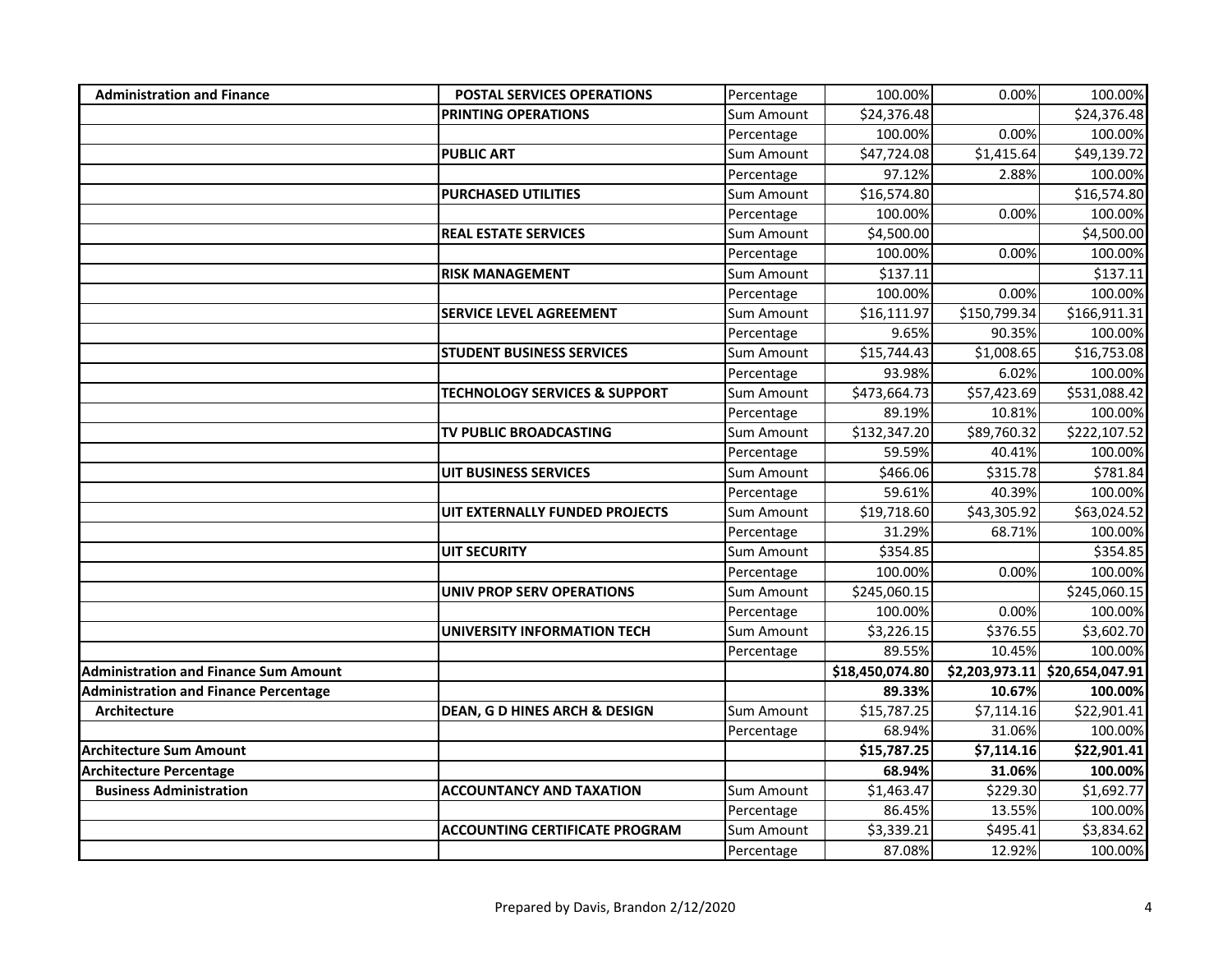| <b>Business Administration</b>            | <b>BAUER CAREER SERVICES CTR</b>      | Sum Amount        | \$5,908.20   | \$6,407.70  | \$12,315.90  |
|-------------------------------------------|---------------------------------------|-------------------|--------------|-------------|--------------|
|                                           |                                       | Percentage        | 47.97%       | 52.03%      | 100.00%      |
|                                           | <b>BAUER COMMUNICATIONS</b>           | Sum Amount        | \$5,928.71   | \$10,181.26 | \$16,109.97  |
|                                           |                                       | Percentage        | 36.80%       | 63.20%      | 100.00%      |
|                                           | <b>BAUER DIVISION OF TECHNOLOGY</b>   | Sum Amount        | \$10,406.31  | \$8,658.06  | \$19,064.37  |
|                                           |                                       | Percentage        | 54.59%       | 45.41%      | 100.00%      |
|                                           | <b>BAUER GRADUATEPROFESSIONALPRGS</b> | Sum Amount        | \$28,064.75  | \$15,174.41 | \$43,239.16  |
|                                           |                                       | Percentage        | 64.91%       | 35.09%      | 100.00%      |
|                                           | <b>DEAN'S OFFICE BAUER COLLEGE</b>    | Sum Amount        | \$108,005.02 | \$13,332.91 | \$121,337.93 |
|                                           |                                       | Percentage        | 89.01%       | 10.99%      | 100.00%      |
|                                           | <b>DECISION AND INFORMATION SCIEN</b> | Sum Amount        | \$3,275.54   | \$729.62    | \$4,005.16   |
|                                           |                                       | Percentage        | 81.78%       | 18.22%      | 100.00%      |
|                                           | <b>EXECUTIVE DEGREE PROGRAMS</b>      | Sum Amount        | \$9,502.53   |             | \$9,502.53   |
|                                           |                                       | Percentage        | 100.00%      | 0.00%       | 100.00%      |
|                                           | <b>FINANCE DEPARTMENT</b>             | Sum Amount        | \$9,406.72   | \$824.83    | \$10,231.55  |
|                                           |                                       | Percentage        | 91.94%       | 8.06%       | 100.00%      |
|                                           | <b>MANAGEMENT DEPARTMENT</b>          | Sum Amount        | \$34,542.99  | \$714.77    | \$35,257.76  |
|                                           |                                       | Percentage        | 97.97%       | 2.03%       | 100.00%      |
|                                           | <b>MARKETING DEPARTMENT</b>           | Sum Amount        | \$2,430.88   |             | \$2,430.88   |
|                                           |                                       | Percentage        | 100.00%      | 0.00%       | 100.00%      |
|                                           | <b>SALES EXCELLENCE INSTITUTE</b>     | Sum Amount        | \$5,601.83   | \$4,166.22  | \$9,768.05   |
|                                           |                                       | Percentage        | 57.35%       | 42.65%      | 100.00%      |
|                                           | <b>SMALL BUSINESS DEV CENTER</b>      | <b>Sum Amount</b> | \$16,817.05  | \$12,528.57 | \$29,345.62  |
|                                           |                                       | Percentage        | 57.31%       | 42.69%      | 100.00%      |
|                                           | <b>UNDERGRAD BUSINESS PROG</b>        | Sum Amount        | \$1,085.70   | \$1,230.93  | \$2,316.63   |
|                                           |                                       | Percentage        | 46.87%       | 53.13%      | 100.00%      |
|                                           | <b>WOLFF CTR FOR ENTREPRENEURSHIP</b> | <b>Sum Amount</b> | \$297.83     | \$1,467.73  | \$1,765.56   |
|                                           |                                       | Percentage        | 16.87%       | 83.13%      | 100.00%      |
| <b>Business Administration Sum Amount</b> |                                       |                   | \$246,076.74 | \$76,141.72 | \$322,218.46 |
| <b>Business Administration Percentage</b> |                                       |                   | 76.37%       | 23.63%      | 100.00%      |
| <b>Chancellor/President</b>               | <b>BASEBALL</b>                       | Sum Amount        | \$25,519.16  |             | \$25,519.16  |
|                                           |                                       | Percentage        | 100.00%      | 0.00%       | 100.00%      |
|                                           | <b>COMPLIANCE</b>                     | Sum Amount        | \$205.41     | \$219.88    | \$425.29     |
|                                           |                                       | Percentage        | 48.30%       | 51.70%      | 100.00%      |
|                                           | <b>FOOTBALL</b>                       | <b>Sum Amount</b> | \$53,250.87  | \$8,806.12  | \$62,056.99  |
|                                           |                                       | Percentage        | 85.81%       | 14.19%      | 100.00%      |
|                                           | <b>INTERCOLLEGIATE ATHLETICS</b>      | Sum Amount        | \$488,192.35 | \$4,301.57  | \$492,493.92 |
|                                           |                                       | Percentage        | 99.13%       | 0.87%       | 100.00%      |
|                                           | <b>MEN'S BASKETBALL</b>               | Sum Amount        | \$39,400.29  | \$3,570.00  | \$42,970.29  |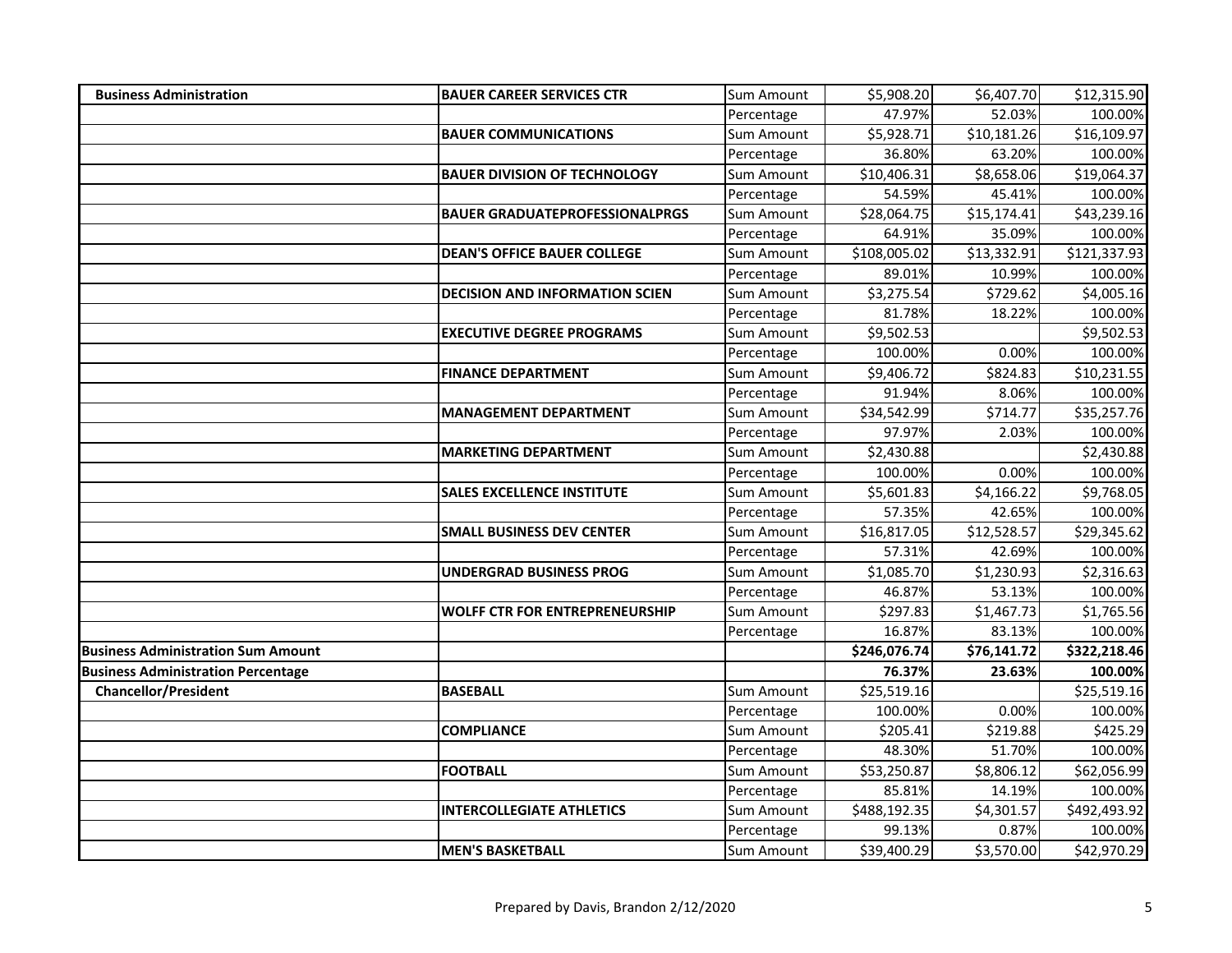| <b>Chancellor/President</b>            | <b>MEN'S BASKETBALL</b>                   | Percentage | 91.69%       | 8.31%       | 100.00%      |
|----------------------------------------|-------------------------------------------|------------|--------------|-------------|--------------|
|                                        | <b>MEN'S GOLF</b>                         | Sum Amount | \$2,541.47   | \$55.40     | \$2,596.87   |
|                                        |                                           | Percentage | 97.87%       | 2.13%       | 100.00%      |
|                                        | <b>MEN'S TRACK AND FIELD</b>              | Sum Amount | \$15,421.18  | \$136.21    | \$15,557.39  |
|                                        |                                           | Percentage | 99.12%       | 0.88%       | 100.00%      |
|                                        | <b>NEIGHBORHOOD &amp; STRATEGIC INITI</b> | Sum Amount | \$1,175.28   |             | \$1,175.28   |
|                                        |                                           | Percentage | 100.00%      | 0.00%       | 100.00%      |
|                                        | OFF OF PROTOCOL SPECIAL EVENTS            | Sum Amount | \$100,213.61 | \$4,180.00  | \$104,393.61 |
|                                        |                                           | Percentage | 96.00%       | 4.00%       | 100.00%      |
|                                        | <b>PRESIDENT</b>                          | Sum Amount | \$1,710.73   | \$484.05    | \$2,194.78   |
|                                        |                                           | Percentage | 77.95%       | 22.05%      | 100.00%      |
|                                        | <b>STAFF COUNCIL</b>                      | Sum Amount | \$336.57     | \$76.02     | \$412.59     |
|                                        |                                           | Percentage | 81.57%       | 18.43%      | 100.00%      |
|                                        | <b>UH ENERGY</b>                          | Sum Amount | \$28,853.88  | \$97.72     | \$28,951.60  |
|                                        |                                           | Percentage | 99.66%       | 0.34%       | 100.00%      |
|                                        | <b>WOMEN'S BASKETBALL</b>                 | Sum Amount | \$10,942.02  | \$975.00    | \$11,917.02  |
|                                        |                                           | Percentage | 91.82%       | 8.18%       | 100.00%      |
|                                        | <b>WOMEN'S SOCCER</b>                     | Sum Amount | \$10,499.38  | \$406.43    | \$10,905.81  |
|                                        |                                           | Percentage | 96.27%       | 3.73%       | 100.00%      |
|                                        | <b>WOMEN'S SOFTBALL</b>                   | Sum Amount | \$4,397.47   | \$385.00    | \$4,782.47   |
|                                        |                                           | Percentage | 91.95%       | 8.05%       | 100.00%      |
|                                        | <b>WOMEN'S SWIMMING &amp; DIVING</b>      | Sum Amount | \$14,348.92  | \$66.00     | \$14,414.92  |
|                                        |                                           | Percentage | 99.54%       | 0.46%       | 100.00%      |
|                                        | <b>WOMEN'S VOLLEYBALL</b>                 | Sum Amount | \$2,929.59   | \$916.67    | \$3,846.26   |
|                                        |                                           | Percentage | 76.17%       | 23.83%      | 100.00%      |
| <b>Chancellor/President Sum Amount</b> |                                           |            | \$799,938.18 | \$24,676.07 | \$824,614.25 |
| <b>Chancellor/President Percentage</b> |                                           |            | 97.01%       | 2.99%       | 100.00%      |
| <b>College of Medicine</b>             | <b>BEHAVIORAL &amp; SOCIAL SCIENCES</b>   | Sum Amount | \$90.00      | \$84.70     | \$174.70     |
|                                        |                                           | Percentage | 51.52%       | 48.48%      | 100.00%      |
|                                        | <b>CLINICAL SCIENCES</b>                  | Sum Amount |              | \$436.63    | \$436.63     |
|                                        |                                           | Percentage | 0.00%        | 100.00%     | 100.00%      |
|                                        | <b>HEALTH SYST &amp; POPULATIONS SCI</b>  | Sum Amount |              | \$179.52    | \$179.52     |
|                                        |                                           | Percentage | 0.00%        | 100.00%     | 100.00%      |
|                                        | <b>MEDICAL EDUCATION</b>                  | Sum Amount | \$3,675.00   | \$434.22    | \$4,109.22   |
|                                        |                                           | Percentage | 89.43%       | 10.57%      | 100.00%      |
|                                        | OFFICE OF THE DEAN                        | Sum Amount | \$18,885.76  | \$21,138.27 | \$40,024.03  |
|                                        |                                           | Percentage | 47.19%       | 52.81%      | 100.00%      |
|                                        | <b>STU AFF ADMISSIONS &amp; OUTREACH</b>  | Sum Amount |              | $-525.66$   | $-525.66$    |
|                                        |                                           | Percentage | 0.00%        | 100.00%     | 100.00%      |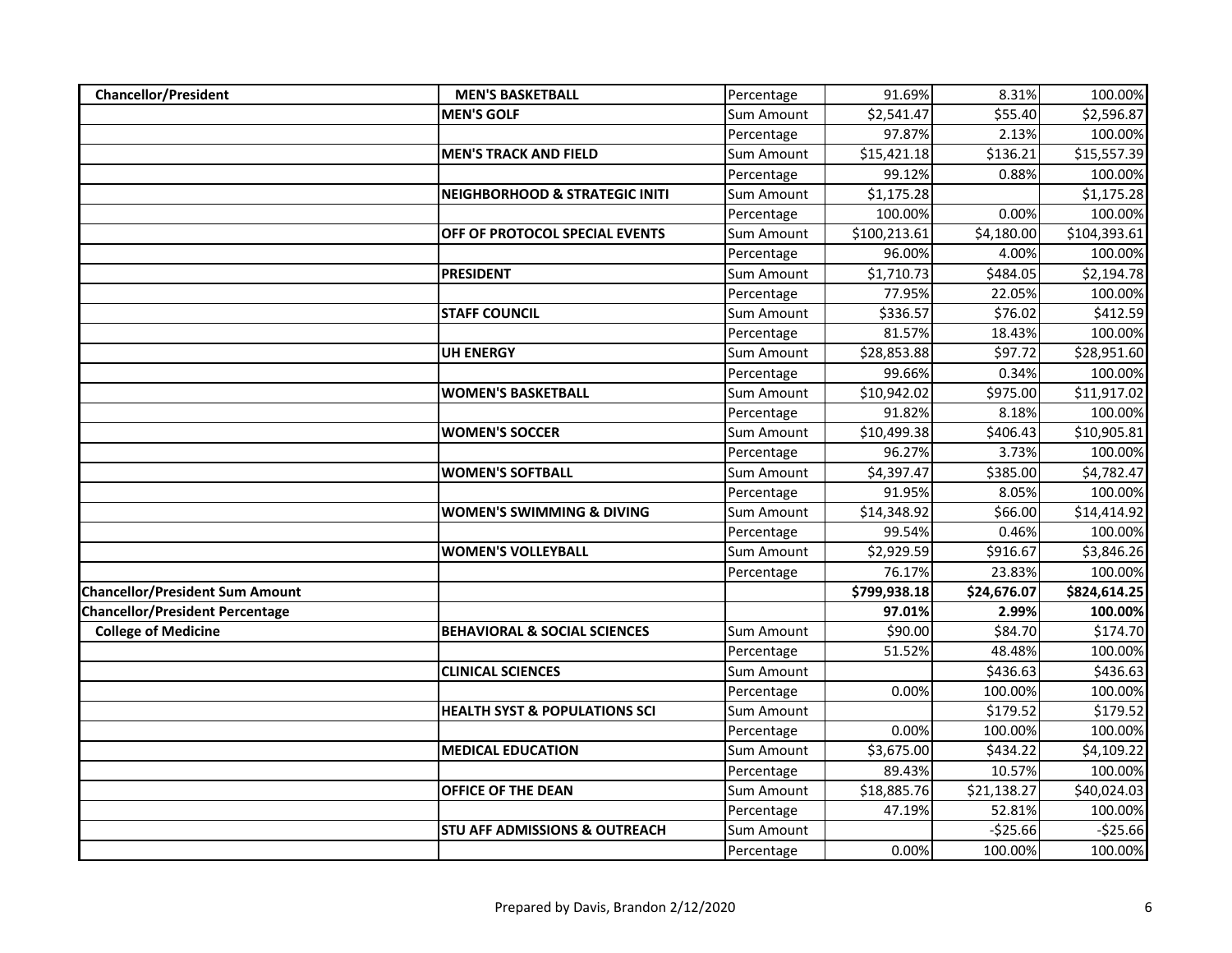| <b>College of Medicine Sum Amount</b> |                                       |                   | \$22,650.76  | \$22,247.68 | \$44,898.44  |
|---------------------------------------|---------------------------------------|-------------------|--------------|-------------|--------------|
| <b>College of Medicine Percentage</b> |                                       |                   | 50.45%       | 49.55%      | 100.00%      |
| <b>College of Nursing</b>             | <b>DEANS OFFICE - COLLEG OF NURSI</b> | <b>Sum Amount</b> | \$235,331.40 | \$1,680.19  | \$237,011.59 |
|                                       |                                       | Percentage        | 99.29%       | 0.71%       | 100.00%      |
| <b>College of Nursing Sum Amount</b>  |                                       |                   | \$235,331.40 | \$1,680.19  | \$237,011.59 |
| <b>College of Nursing Percentage</b>  |                                       |                   | 99.29%       | 0.71%       | 100.00%      |
| <b>College of the Arts</b>            | <b>ART</b>                            | <b>Sum Amount</b> | \$17,383.28  | \$941.97    | \$18,325.25  |
|                                       |                                       | Percentage        | 94.86%       | 5.14%       | 100.00%      |
|                                       | <b>BAND</b>                           | Sum Amount        | \$32,160.48  |             | \$32,160.48  |
|                                       |                                       | Percentage        | 100.00%      | 0.00%       | 100.00%      |
|                                       | <b>BLAFFER GALLERY</b>                | Sum Amount        | \$1,115.96   | \$1,294.77  | \$2,410.73   |
|                                       |                                       | Percentage        | 46.29%       | 53.71%      | 100.00%      |
|                                       | <b>CWMCA CENTER FOR THE ARTS</b>      | Sum Amount        | \$1,339.63   | \$91.88     | \$1,431.51   |
|                                       |                                       | Percentage        | 93.58%       | 6.42%       | 100.00%      |
|                                       | <b>DEAN OFFIC THE COLLEGE OF ARTS</b> | <b>Sum Amount</b> | \$7,772.78   | \$322.61    | \$8,095.39   |
|                                       |                                       | Percentage        | 96.01%       | 3.99%       | 100.00%      |
|                                       | <b>MUSIC</b>                          | Sum Amount        | \$67,622.14  | \$3,457.05  | \$71,079.19  |
|                                       |                                       | Percentage        | 95.14%       | 4.86%       | 100.00%      |
|                                       | <b>THEATER</b>                        | Sum Amount        | \$4,434.62   | \$270.82    | \$4,705.44   |
|                                       |                                       | Percentage        | 94.24%       | 5.76%       | 100.00%      |
| <b>College of the Arts Sum Amount</b> |                                       |                   | \$131,828.89 | \$6,379.10  | \$138,207.99 |
| <b>College of the Arts Percentage</b> |                                       |                   | 95.38%       | 4.62%       | 100.00%      |
| <b>Education</b>                      | <b>ASIAN AMERICAN STUDIES</b>         | <b>Sum Amount</b> | \$3,198.46   | \$88.48     | \$3,286.94   |
|                                       |                                       | Percentage        | 97.31%       | 2.69%       | 100.00%      |
|                                       | CENTER FOR INFO TECG IN ED.           | Sum Amount        | \$1,823.25   | \$10,744.65 | \$12,567.90  |
|                                       |                                       | Percentage        | 14.51%       | 85.49%      | 100.00%      |
|                                       | <b>CHARTER SCHOOL</b>                 | Sum Amount        | \$1,934.33   | \$190.39    | \$2,124.72   |
|                                       |                                       | Percentage        | 91.04%       | 8.96%       | 100.00%      |
|                                       | <b>CURRICULUM AND INSTRUCTION</b>     | <b>Sum Amount</b> | \$468.70     | \$900.76    | \$1,369.46   |
|                                       |                                       | Percentage        | 34.23%       | 65.77%      | 100.00%      |
|                                       | <b>DEAN, EDUCATION</b>                | Sum Amount        | \$32,209.61  | \$2,112.89  | \$34,322.50  |
|                                       |                                       | Percentage        | 93.84%       | 6.16%       | 100.00%      |
|                                       | ED LEADERSHIP & POLICY STUDIES        | Sum Amount        | \$7,930.18   | \$1,687.50  | \$9,617.68   |
|                                       |                                       | Percentage        | 82.45%       | 17.55%      | 100.00%      |
|                                       | PSYCH, HLTH & LEARNING SCIENCE        | <b>Sum Amount</b> | \$6,851.24   | \$2,200.97  | \$9,052.21   |
|                                       |                                       | Percentage        | 75.69%       | 24.31%      | 100.00%      |
| <b>Education Sum Amount</b>           |                                       |                   | \$54,415.77  | \$17,925.64 | \$72,341.41  |
| <b>Education Percentage</b>           |                                       |                   | 75.22%       | 24.78%      | 100.00%      |
| <b>Engineering</b>                    | <b>BIOMEDICAL ENGINEERING</b>         | Sum Amount        | \$701,115.10 | \$274.62    | \$701,389.72 |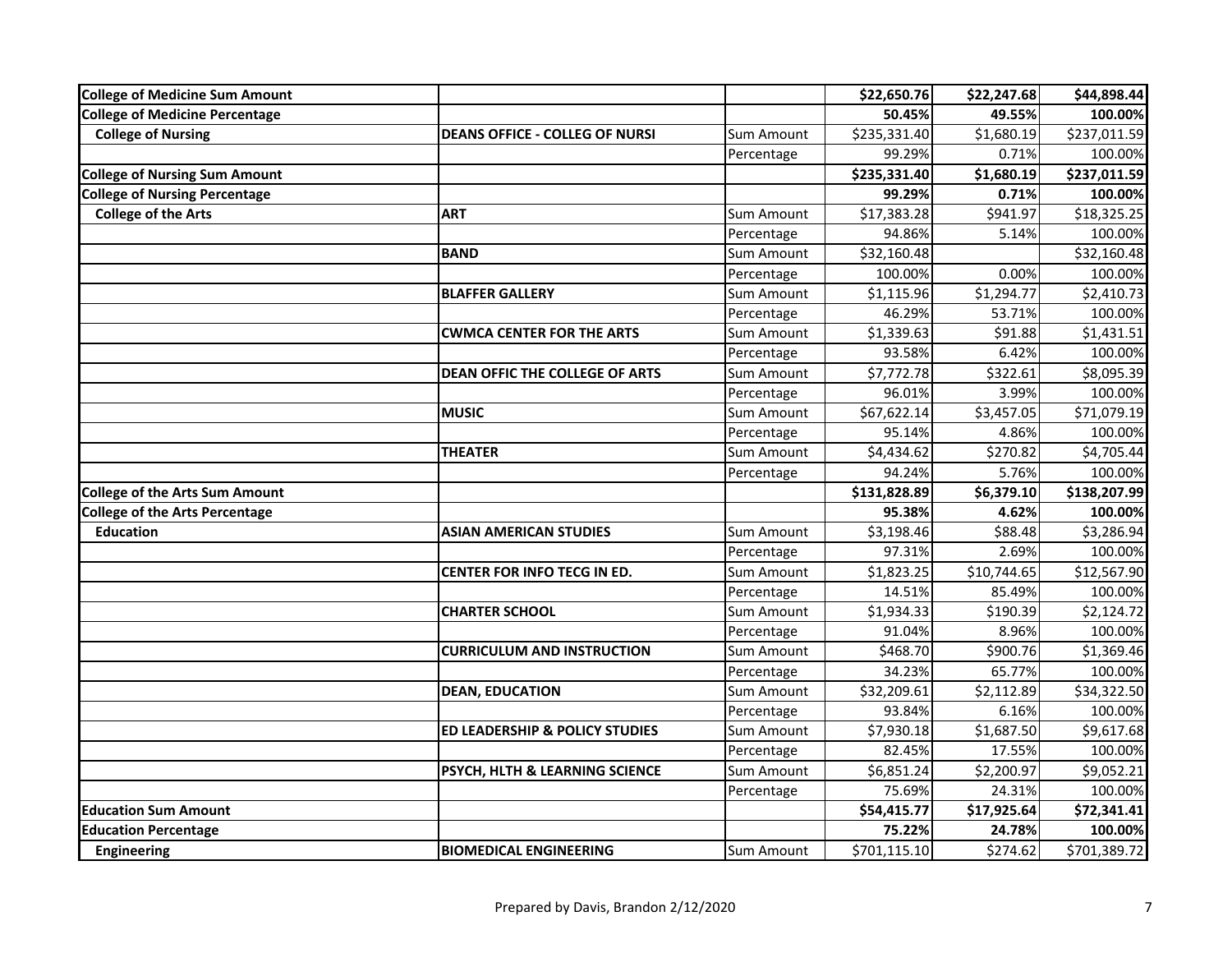| <b>Engineering</b>                     | <b>BIOMEDICAL ENGINEERING</b>             | Percentage        | 99.96%         | 0.04%        | 100.00%        |
|----------------------------------------|-------------------------------------------|-------------------|----------------|--------------|----------------|
|                                        | <b>CHEMICAL ENGINEERING</b>               | <b>Sum Amount</b> | \$165,847.66   | \$5,510.87   | \$171,358.53   |
|                                        |                                           | Percentage        | 96.78%         | 3.22%        | 100.00%        |
|                                        | <b>CIVIL ENGINEERING</b>                  | Sum Amount        | \$17,935.31    | \$11,986.45  | \$29,921.76    |
|                                        |                                           | Percentage        | 59.94%         | 40.06%       | 100.00%        |
|                                        | <b>COMPOSITE ENGR APPLICATIONS CT</b>     | Sum Amount        | \$71.27        |              | \$71.27        |
|                                        |                                           | Percentage        | 100.00%        | 0.00%        | 100.00%        |
|                                        | <b>CTR FOR INNOVATIVE GROUTING</b>        | Sum Amount        | \$6.78         |              | \$6.78         |
|                                        |                                           | Percentage        | 100.00%        | 0.00%        | 100.00%        |
|                                        | <b>DEAN, ENGINEERING</b>                  | Sum Amount        | \$35,878.01    | \$43,139.00  | \$79,017.01    |
|                                        |                                           | Percentage        | 45.41%         | 54.59%       | 100.00%        |
|                                        | <b>ELECTRICAL ENGINEERING</b>             | Sum Amount        | \$175,857.54   | \$26,906.68  | \$202,764.22   |
|                                        |                                           | Percentage        | 86.73%         | 13.27%       | 100.00%        |
|                                        | <b>ENGr UNDERGRADUATE PROGRAMS</b>        | Sum Amount        | \$892.19       | \$1,603.21   | \$2,495.40     |
|                                        |                                           | Percentage        | 35.75%         | 64.25%       | 100.00%        |
|                                        | <b>INDUSTRIAL ENGINEERING</b>             | <b>Sum Amount</b> | \$10,808.40    | \$17,949.89  | \$28,758.29    |
|                                        |                                           | Percentage        | 37.58%         | 62.42%       | 100.00%        |
|                                        | <b>INTEGRATED BIO &amp; NANO SYSTEM</b>   | Sum Amount        | \$1,300.31     |              | \$1,300.31     |
|                                        |                                           | Percentage        | 100.00%        | 0.00%        | 100.00%        |
|                                        | <b>MECHANICAL ENGINEERING</b>             | Sum Amount        | \$287,853.14   | \$4,536.52   | \$292,389.66   |
|                                        |                                           | Percentage        | 98.45%         | 1.55%        | 100.00%        |
|                                        | <b>NAT'L AIRBORNE LASER MAP</b>           | Sum Amount        | \$4,992.16     |              | \$4,992.16     |
|                                        |                                           | Percentage        | 100.00%        | 0.00%        | 100.00%        |
|                                        | PETROLEUM ENGINEERING                     | Sum Amount        | \$327,793.24   | \$6,093.11   | \$333,886.35   |
|                                        |                                           | Percentage        | 98.18%         | 1.82%        | 100.00%        |
| <b>Engineering Sum Amount</b>          |                                           |                   | \$1,730,351.11 | \$118,000.35 | \$1,848,351.46 |
| <b>Engineering Percentage</b>          |                                           |                   | 93.62%         | 6.38%        | 100.00%        |
| <b>Graduate College of Social Work</b> | <b>ADMISSIONS</b>                         | <b>Sum Amount</b> | \$448.99       |              | \$448.99       |
|                                        |                                           | Percentage        | 100.00%        | 0.00%        | 100.00%        |
|                                        | <b>AMERICAN HUMANICS</b>                  | Sum Amount        | \$3,000.00     | \$11.60      | \$3,011.60     |
|                                        |                                           | Percentage        | 99.61%         | 0.39%        | 100.00%        |
|                                        | <b>CHILD &amp; FAMILY CENTER</b>          | Sum Amount        | \$565.92       |              | \$565.92       |
|                                        |                                           | Percentage        | 100.00%        | 0.00%        | 100.00%        |
|                                        | <b>CTR DRUG &amp; SOCIAL POLICY RESRC</b> | Sum Amount        | \$7,607.54     |              | \$7,607.54     |
|                                        |                                           | Percentage        | 100.00%        | 0.00%        | 100.00%        |
|                                        | <b>DEAN, SOCIAL WORK</b>                  | Sum Amount        | \$7,960.04     | \$1,223.55   | \$9,183.59     |
|                                        |                                           | Percentage        | 86.68%         | 13.32%       | 100.00%        |
|                                        | <b>GCSW-INFORMATION TECHNOLOGY</b>        | Sum Amount        | \$553.30       |              | \$553.30       |
|                                        |                                           | Percentage        | 100.00%        | 0.00%        | 100.00%        |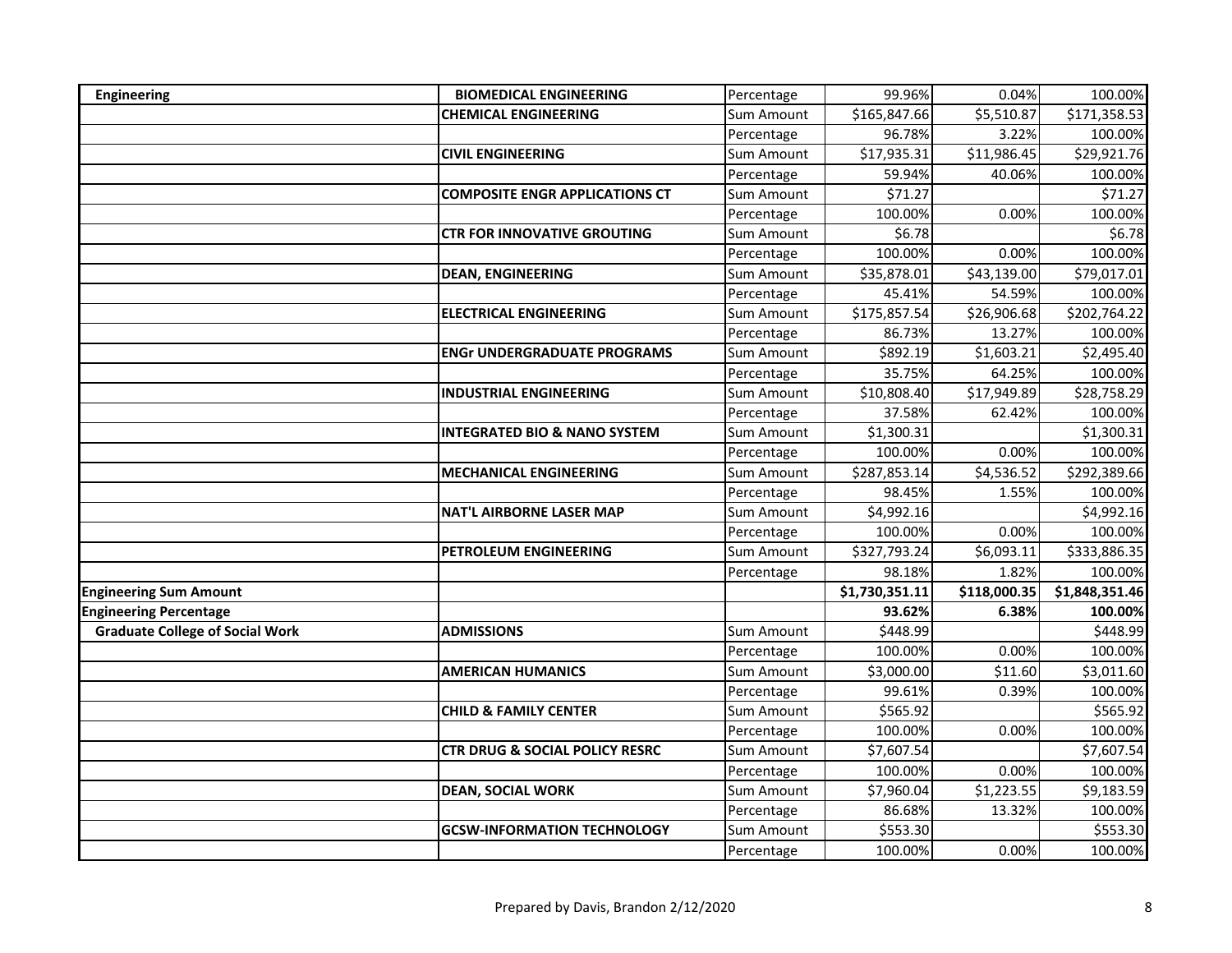| <b>Graduate College of Social Work</b>            | LATINA MATERNAL & FAMILY HLTH             | Sum Amount        | \$2,698.53   | \$209.50    | \$2,908.03   |
|---------------------------------------------------|-------------------------------------------|-------------------|--------------|-------------|--------------|
|                                                   |                                           | Percentage        | 92.80%       | 7.20%       | 100.00%      |
|                                                   | <b>MENTAL HEALTH - RITES</b>              | Sum Amount        | \$265.96     |             | \$265.96     |
|                                                   |                                           | Percentage        | 100.00%      | 0.00%       | 100.00%      |
| <b>Graduate College of Social Work Sum Amount</b> |                                           |                   | \$23,100.28  | \$1,444.65  | \$24,544.93  |
| <b>Graduate College of Social Work Percentage</b> |                                           |                   | 94.11%       | 5.89%       | 100.00%      |
| <b>Honors College</b>                             | <b>DEAN, HONORS COLLEGE</b>               | <b>Sum Amount</b> | \$16,404.54  | \$4,079.01  | \$20,483.55  |
|                                                   |                                           | Percentage        | 80.09%       | 19.91%      | 100.00%      |
|                                                   | OFFICE OF UNDERGRAD RESEARCH              | Sum Amount        |              | \$260.50    | \$260.50     |
|                                                   |                                           | Percentage        | 0.00%        | 100.00%     | 100.00%      |
| <b>Honors College Sum Amount</b>                  |                                           |                   | \$16,404.54  | \$4,339.51  | \$20,744.05  |
| <b>Honors College Percentage</b>                  |                                           |                   | 79.08%       | 20.92%      | 100.00%      |
| <b>Hotel and Restaurant Management</b>            | <b>DEAN, HOTEL &amp; RESTAURANT MANAG</b> | Sum Amount        | \$12,701.26  | \$4,337.70  | \$17,038.96  |
|                                                   |                                           | Percentage        | 74.54%       | 25.46%      | 100.00%      |
|                                                   | HOTEL AND RESTAURANT MANAGEMEN            | Sum Amount        | \$126,494.70 | \$18,464.23 | \$144,958.93 |
|                                                   |                                           | Percentage        | 87.26%       | 12.74%      | 100.00%      |
| <b>Hotel and Restaurant Management Sum Amount</b> |                                           |                   | \$139,195.96 | \$22,801.93 | \$161,997.89 |
| <b>Hotel and Restaurant Management Percentage</b> |                                           |                   | 85.92%       | 14.08%      | 100.00%      |
| <b>Law Center</b>                                 | <b>ALUMNI RELATIONS, LAW</b>              | Sum Amount        | \$1,468.44   | \$3,828.82  | \$5,297.26   |
|                                                   |                                           | Percentage        | 27.72%       | 72.28%      | 100.00%      |
|                                                   | <b>ASSOCIATE DEAN, LAW</b>                | Sum Amount        | \$11.07      |             | \$11.07      |
|                                                   |                                           | Percentage        | 100.00%      | 0.00%       | 100.00%      |
|                                                   | <b>BLAKELEY INSTITUTE</b>                 | Sum Amount        | \$184.77     | \$125.67    | \$310.44     |
|                                                   |                                           | Percentage        | 59.52%       | 40.48%      | 100.00%      |
|                                                   | <b>BUSINESS SERVICES, LAW</b>             | <b>Sum Amount</b> | \$3,147.54   | \$2,304.94  | \$5,452.48   |
|                                                   |                                           | Percentage        | 57.73%       | 42.27%      | 100.00%      |
|                                                   | <b>CAREER SERVICES, LAW</b>               | Sum Amount        |              | \$1,277.77  | \$1,277.77   |
|                                                   |                                           | Percentage        | 0.00%        | 100.00%     | 100.00%      |
|                                                   | <b>CENTER PROGRAMS, LAW</b>               | Sum Amount        | \$42.35      |             | \$42.35      |
|                                                   |                                           | Percentage        | 100.00%      | 0.00%       | 100.00%      |
|                                                   | <b>DEAN, LAW</b>                          | Sum Amount        | \$32.96      | \$318.24    | \$351.20     |
|                                                   |                                           | Percentage        | 9.38%        | 90.62%      | 100.00%      |
|                                                   | <b>FACILITIES, LAW</b>                    | Sum Amount        |              | \$3,300.00  | \$3,300.00   |
|                                                   |                                           | Percentage        | 0.00%        | 100.00%     | 100.00%      |
|                                                   | <b>FACULTY SUPPORT LAW</b>                | Sum Amount        | \$9,172.83   | \$1,074.53  | \$10,247.36  |
|                                                   |                                           | Percentage        | 89.51%       | 10.49%      | 100.00%      |
|                                                   | <b>HEALTH LAW &amp; POLICY INSTITUTE</b>  | Sum Amount        |              | \$96.72     | \$96.72      |
|                                                   |                                           | Percentage        | 0.00%        | 100.00%     | 100.00%      |
|                                                   | <b>IHELG</b>                              | Sum Amount        | \$72.77      |             | \$72.77      |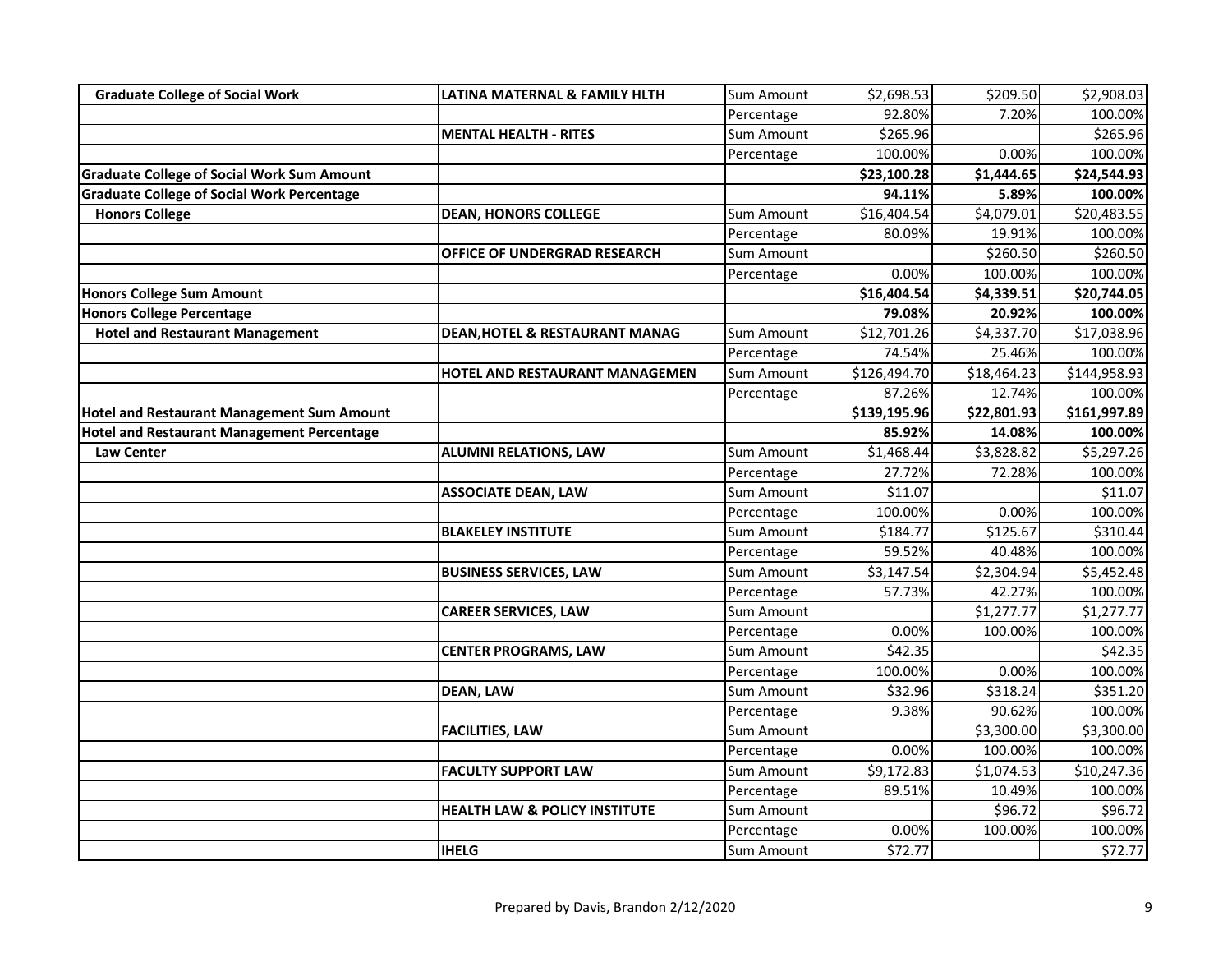| <b>Law Center</b>                       | <b>IHELG</b>                            | Percentage        | 100.00%     | 0.00%       | 100.00%     |
|-----------------------------------------|-----------------------------------------|-------------------|-------------|-------------|-------------|
|                                         | <b>LAW INFORMATION TECHNOLOGY</b>       | <b>Sum Amount</b> | \$15,091.96 | \$3,257.80  | \$18,349.76 |
|                                         |                                         | Percentage        | 82.25%      | 17.75%      | 100.00%     |
|                                         | <b>LAW LIBRARY</b>                      | Sum Amount        | \$4,766.21  | \$661.64    | \$5,427.85  |
|                                         |                                         | Percentage        | 87.81%      | 12.19%      | 100.00%     |
|                                         | LEGAL AID CLINIC, LAW                   | Sum Amount        | \$16.42     | \$152.16    | \$168.58    |
|                                         |                                         | Percentage        | 9.74%       | 90.26%      | 100.00%     |
|                                         | LEGAL RESEARCH & WRITING, LAW           | Sum Amount        |             | \$76.10     | \$76.10     |
|                                         |                                         | Percentage        | 0.00%       | 100.00%     | 100.00%     |
|                                         | PUBLIC RELS & MARKETING, LAW            | Sum Amount        | \$1,320.00  | \$3,966.26  | \$5,286.26  |
|                                         |                                         | Percentage        | 24.97%      | 75.03%      | 100.00%     |
|                                         | <b>STUDENT SERVICES, LAW</b>            | Sum Amount        | \$27.36     | \$56.08     | \$83.44     |
|                                         |                                         | Percentage        | 32.79%      | 67.21%      | 100.00%     |
| <b>Law Center Sum Amount</b>            |                                         |                   | \$35,354.68 | \$20,496.73 | \$55,851.41 |
| Law Center Percentage                   |                                         |                   | 63.30%      | 36.70%      | 100.00%     |
| <b>Liberal Arts and Social Sciences</b> | <b>AEROSPACE STUDIES</b>                | Sum Amount        |             | \$157.25    | \$157.25    |
|                                         |                                         | Percentage        | 0.00%       | 100.00%     | 100.00%     |
|                                         | <b>AFRICAN-AMERICAN STUDIES</b>         | Sum Amount        | \$889.21    | \$2,757.93  | \$3,647.14  |
|                                         |                                         | Percentage        | 24.38%      | 75.62%      | 100.00%     |
|                                         | <b>ARTE PUBLICO</b>                     | Sum Amount        | \$44,227.41 | \$3,046.46  | \$47,273.87 |
|                                         |                                         | Percentage        | 93.56%      | 6.44%       | 100.00%     |
|                                         | <b>CENTER FOR PUBLIC HISTORY</b>        | Sum Amount        | \$1,525.74  | \$682.56    | \$2,208.30  |
|                                         |                                         | Percentage        | 69.09%      | 30.91%      | 100.00%     |
|                                         | <b>COMMUNICATION</b>                    | Sum Amount        | \$3,340.60  | \$3,977.54  | \$7,318.14  |
|                                         |                                         | Percentage        | 45.65%      | 54.35%      | 100.00%     |
|                                         | <b>COMMUNICATIONS DISORDERS</b>         | Sum Amount        | \$20,787.45 | \$129.90    | \$20,917.35 |
|                                         |                                         | Percentage        | 99.38%      | 0.62%       | 100.00%     |
|                                         | <b>COMPARATIVE CULTURAL STUDIES</b>     | Sum Amount        | \$1,512.34  | \$704.42    | \$2,216.76  |
|                                         |                                         | Percentage        | 68.22%      | 31.78%      | 100.00%     |
|                                         | <b>DEAN, LIBERAL ARTS &amp; SOC SCI</b> | Sum Amount        | \$8,557.51  | \$11,148.69 | \$19,706.20 |
|                                         |                                         | Percentage        | 43.43%      | 56.57%      | 100.00%     |
|                                         | <b>ECONOMICS</b>                        | Sum Amount        | \$9,633.51  | \$3,223.42  | \$12,856.93 |
|                                         |                                         | Percentage        | 74.93%      | 25.07%      | 100.00%     |
|                                         | <b>ENGLISH</b>                          | Sum Amount        | \$7,244.19  | \$1,188.96  | \$8,433.15  |
|                                         |                                         | Percentage        | 85.90%      | 14.10%      | 100.00%     |
|                                         | <b>HEALTH AND HUMAN PERFORMANCE</b>     | Sum Amount        | \$30,052.11 | \$4,039.05  | \$34,091.16 |
|                                         |                                         | Percentage        | 88.15%      | 11.85%      | 100.00%     |
|                                         | <b>HISPANIC STUDIES</b>                 | Sum Amount        | \$858.55    | \$38.64     | \$897.19    |
|                                         |                                         | Percentage        | 95.69%      | 4.31%       | 100.00%     |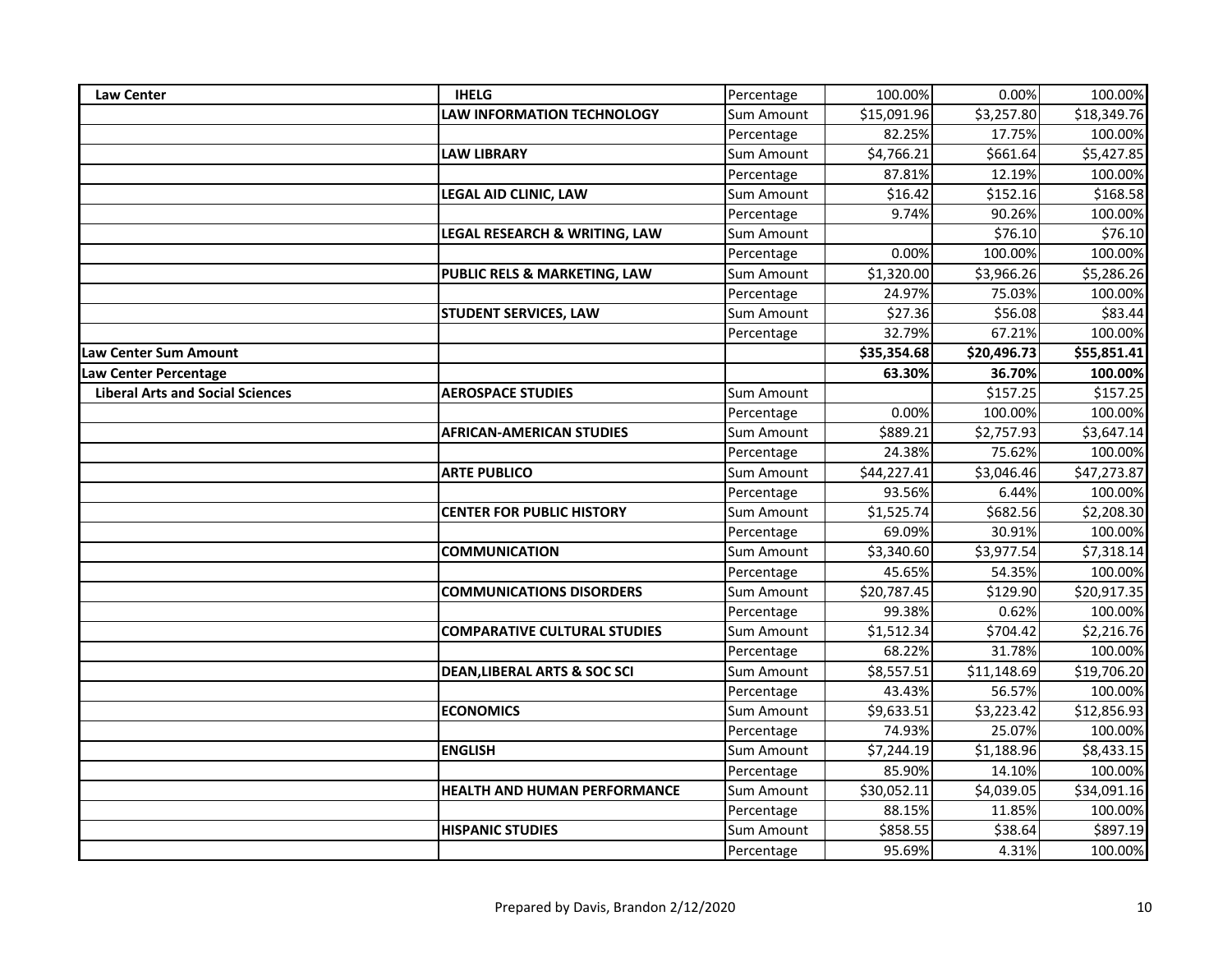| <b>Liberal Arts and Social Sciences</b>            | <b>HISTORY</b>                           | Sum Amount | \$831.36       |             | \$831.36       |
|----------------------------------------------------|------------------------------------------|------------|----------------|-------------|----------------|
|                                                    |                                          | Percentage | 100.00%        | 0.00%       | 100.00%        |
|                                                    | <b>MEXICAN-AMERICAN STUDIES</b>          | Sum Amount | \$9,167.63     | \$11,257.82 | \$20,425.45    |
|                                                    |                                          | Percentage | 44.88%         | 55.12%      | 100.00%        |
|                                                    | <b>MILITARY SCIENCE</b>                  | Sum Amount | \$128.67       |             | \$128.67       |
|                                                    |                                          | Percentage | 100.00%        | 0.00%       | 100.00%        |
|                                                    | <b>MODERN AND CLASSICAL LANGUAGES</b>    | Sum Amount | \$345.81       | \$2,521.76  | \$2,867.57     |
|                                                    |                                          | Percentage | 12.06%         | 87.94%      | 100.00%        |
|                                                    | <b>PHILOSOPHY</b>                        | Sum Amount | \$56.55        | \$2,586.41  | \$2,642.96     |
|                                                    |                                          | Percentage | 2.14%          | 97.86%      | 100.00%        |
|                                                    | POLITICAL SCIENCE                        | Sum Amount | \$608.89       | \$35.99     | \$644.88       |
|                                                    |                                          | Percentage | 94.42%         | 5.58%       | 100.00%        |
|                                                    | <b>PSYCHOLOGY</b>                        | Sum Amount | \$242,393.92   | \$762.45    | \$243,156.37   |
|                                                    |                                          | Percentage | 99.69%         | 0.31%       | 100.00%        |
|                                                    | <b>PUBLIC ADMINISTRATION PROGRAM</b>     | Sum Amount | \$83.85        |             | \$83.85        |
|                                                    |                                          | Percentage | 100.00%        | 0.00%       | 100.00%        |
|                                                    | <b>SOCIOLOGY</b>                         | Sum Amount | \$59.99        | \$127.10    | \$187.09       |
|                                                    |                                          | Percentage | 32.06%         | 67.94%      | 100.00%        |
|                                                    | <b>WOMEN'S STUDIES PROGRAM</b>           | Sum Amount | \$1,744.38     | \$48.31     | \$1,792.69     |
|                                                    |                                          | Percentage | 97.31%         | 2.69%       | 100.00%        |
| <b>Liberal Arts and Social Sciences Sum Amount</b> |                                          |            | \$384,049.67   | \$48,434.66 | \$432,484.33   |
| Liberal Arts and Social Sciences Percentage        |                                          |            | 88.80%         | 11.20%      | 100.00%        |
| Library                                            | <b>UNIVERSITY LIBRARIES</b>              | Sum Amount | \$3,767,863.03 | \$12,506.92 | \$3,780,369.95 |
|                                                    |                                          | Percentage | 99.67%         | 0.33%       | 100.00%        |
| <b>Library Sum Amount</b>                          |                                          |            | \$3,767,863.03 | \$12,506.92 | \$3,780,369.95 |
| <b>Library Percentage</b>                          |                                          |            | 99.67%         | 0.33%       | 100.00%        |
| <b>Natural Science and Mathematics</b>             | (INACTIVE) INST FR THOR & ENG            | Sum Amount | \$799.00       |             | \$799.00       |
|                                                    |                                          | Percentage | 100.00%        | 0.00%       | 100.00%        |
|                                                    | <b>BIOLOGY &amp; BIOCHEMISTRY</b>        | Sum Amount | \$143,132.38   | \$2,348.94  | \$145,481.32   |
|                                                    |                                          | Percentage | 98.39%         | 1.61%       | 100.00%        |
|                                                    | <b>CHEMISTRY</b>                         | Sum Amount | \$480,778.58   | \$11,361.19 | \$492,139.77   |
|                                                    |                                          | Percentage | 97.69%         | 2.31%       | 100.00%        |
|                                                    | <b>COMPUTER SCIENCE</b>                  | Sum Amount | \$8,245.79     | \$10,093.81 | \$18,339.60    |
|                                                    |                                          | Percentage | 44.96%         | 55.04%      | 100.00%        |
|                                                    | <b>CTR FOR NUCLEAR REC&amp;CELL SIGN</b> | Sum Amount | \$43,788.46    | \$521.02    | \$44,309.48    |
|                                                    |                                          | Percentage | 98.82%         | 1.18%       | 100.00%        |
|                                                    | <b>DEAN, NATURAL SCIENCE &amp; MATHE</b> | Sum Amount | \$6,698.57     | \$556.71    | \$7,255.28     |
|                                                    |                                          | Percentage | 92.33%         | 7.67%       | 100.00%        |
|                                                    | <b>EARTH &amp; ATMOSPHERIC SCIENCES</b>  | Sum Amount | \$38,031.97    | \$5,485.10  | \$43,517.07    |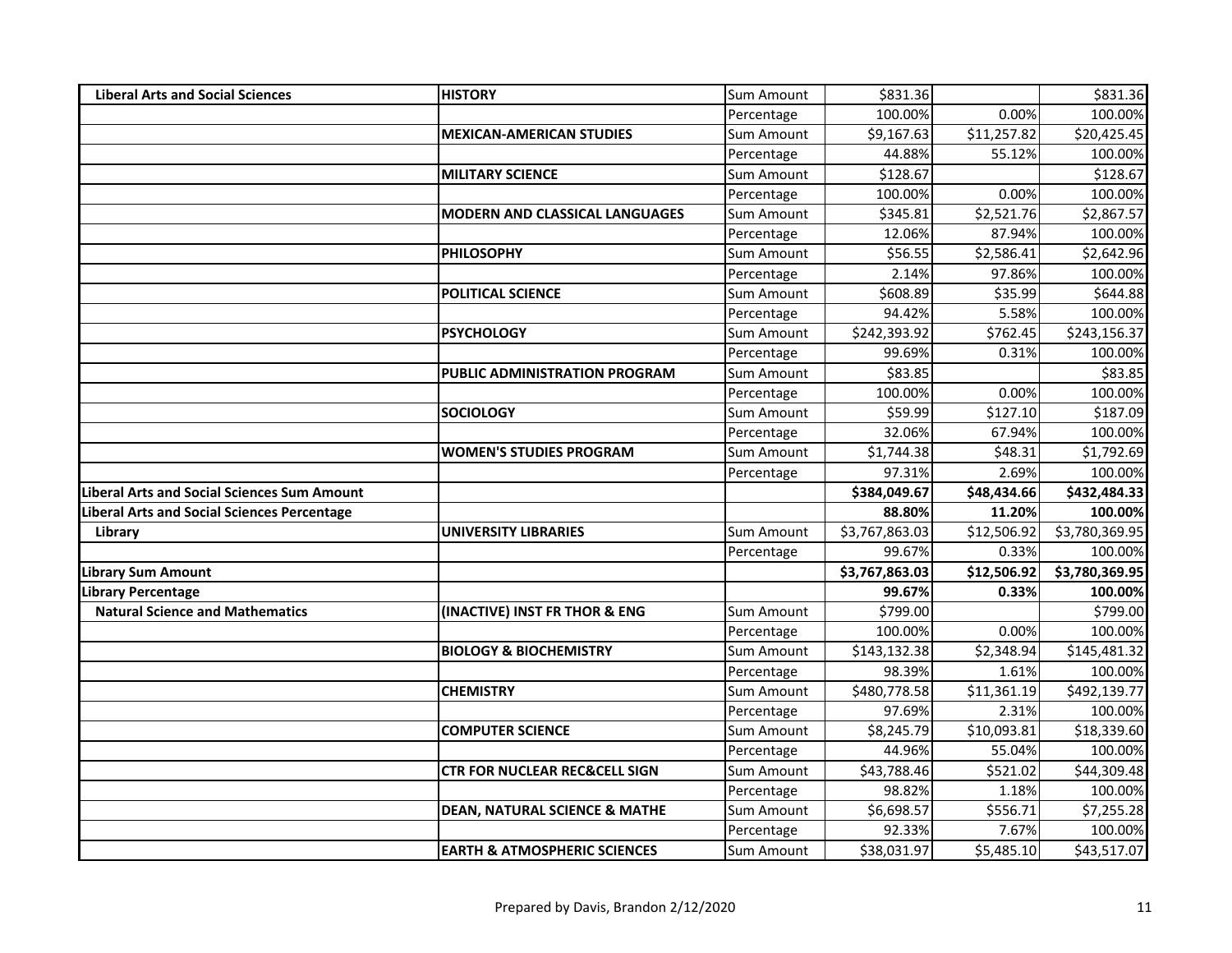| <b>Natural Science and Mathematics</b>            | <b>EARTH &amp; ATMOSPHERIC SCIENCES</b> | Percentage        | 87.40%       | 12.60%      | 100.00%      |
|---------------------------------------------------|-----------------------------------------|-------------------|--------------|-------------|--------------|
|                                                   | <b>HOUSTON COASTAL CENTER</b>           | Sum Amount        | \$43.73      |             | \$43.73      |
|                                                   |                                         | Percentage        | 100.00%      | 0.00%       | 100.00%      |
|                                                   | <b>INSTITUTE FOR CLIMATE/ATMO SCI</b>   | Sum Amount        | \$617.19     |             | \$617.19     |
|                                                   |                                         | Percentage        | 100.00%      | 0.00%       | 100.00%      |
|                                                   | <b>MATHEMATICS</b>                      | Sum Amount        | \$13,565.64  | \$5,733.93  | \$19,299.57  |
|                                                   |                                         | Percentage        | 70.29%       | 29.71%      | 100.00%      |
|                                                   | <b>PHYSICS</b>                          | Sum Amount        | \$53,352.25  | \$1,860.65  | \$55,212.90  |
|                                                   |                                         | Percentage        | 96.63%       | 3.37%       | 100.00%      |
| <b>Natural Science and Mathematics Sum Amount</b> |                                         |                   | \$789,053.56 | \$37,961.35 | \$827,014.91 |
| <b>Natural Science and Mathematics Percentage</b> |                                         |                   | 95.41%       | 4.59%       | 100.00%      |
| Optometry                                         | <b>DEAN, OPTOMETRY</b>                  | Sum Amount        | \$41,281.59  | \$5,320.82  | \$46,602.41  |
|                                                   |                                         | Percentage        | 88.58%       | 11.42%      | 100.00%      |
|                                                   | <b>OPT VISION SCIENCES</b>              | Sum Amount        | \$40,041.59  | \$1,487.18  | \$41,528.77  |
|                                                   |                                         | Percentage        | 96.42%       | 3.58%       | 100.00%      |
|                                                   | <b>OPTOMETRY CLINIC</b>                 | <b>Sum Amount</b> | \$411,293.19 | \$1,499.05  | \$412,792.24 |
|                                                   |                                         | Percentage        | 99.64%       | 0.36%       | 100.00%      |
| <b>Optometry Sum Amount</b>                       |                                         |                   | \$492,616.37 | \$8,307.05  | \$500,923.42 |
| <b>Optometry Percentage</b>                       |                                         |                   | 98.34%       | 1.66%       | 100.00%      |
| Pharmacy                                          | <b>DEAN, PHARMACY</b>                   | Sum Amount        | \$31,593.56  | \$2,829.82  | \$34,423.38  |
|                                                   |                                         | Percentage        | 91.78%       | 8.22%       | 100.00%      |
|                                                   | <b>EXPERIENTIAL PROGRAMS</b>            | Sum Amount        | \$1,158.83   |             | \$1,158.83   |
|                                                   |                                         | Percentage        | 100.00%      | 0.00%       | 100.00%      |
|                                                   | INSTITUTE OF COMMUNITY HEALTH           | <b>Sum Amount</b> |              | \$1,002.26  | \$1,002.26   |
|                                                   |                                         | Percentage        | 0.00%        | 100.00%     | 100.00%      |
|                                                   | PHAR HEALTH OUTCOMES & POLICY           | Sum Amount        | \$30,764.84  | \$2,201.63  | \$32,966.47  |
|                                                   |                                         | Percentage        | 93.32%       | 6.68%       | 100.00%      |
|                                                   | <b>PHARM PRAC &amp; TRANS RESEARCH</b>  | Sum Amount        | \$22,173.88  | \$3,056.37  | \$25,230.25  |
|                                                   |                                         | Percentage        | 87.89%       | 12.11%      | 100.00%      |
|                                                   | PHARMACOLOGICAL & PHARMACEUTIC          | Sum Amount        | \$198,405.06 | \$9,238.71  | \$207,643.77 |
|                                                   |                                         | Percentage        | 95.55%       | 4.45%       | 100.00%      |
|                                                   | STUDENT SERVICES PHARMACY               | Sum Amount        | \$1,158.85   | \$699.04    | \$1,857.89   |
|                                                   |                                         | Percentage        | 62.37%       | 37.63%      | 100.00%      |
| <b>Pharmacy Sum Amount</b>                        |                                         |                   | \$285,255.02 | \$19,027.83 | \$304,282.85 |
| <b>Pharmacy Percentage</b>                        |                                         |                   | 93.75%       | 6.25%       | 100.00%      |
| Research                                          | AMI: ADV MANUFACTURING INSTITU          | Sum Amount        | \$4,278.28   |             | \$4,278.28   |
|                                                   |                                         | Percentage        | 100.00%      | 0.00%       | 100.00%      |
|                                                   | <b>ANIMAL CARE OPERATIONS</b>           | Sum Amount        | \$9,903.68   | \$289.89    | \$10,193.57  |
|                                                   |                                         | Percentage        | 97.16%       | 2.84%       | 100.00%      |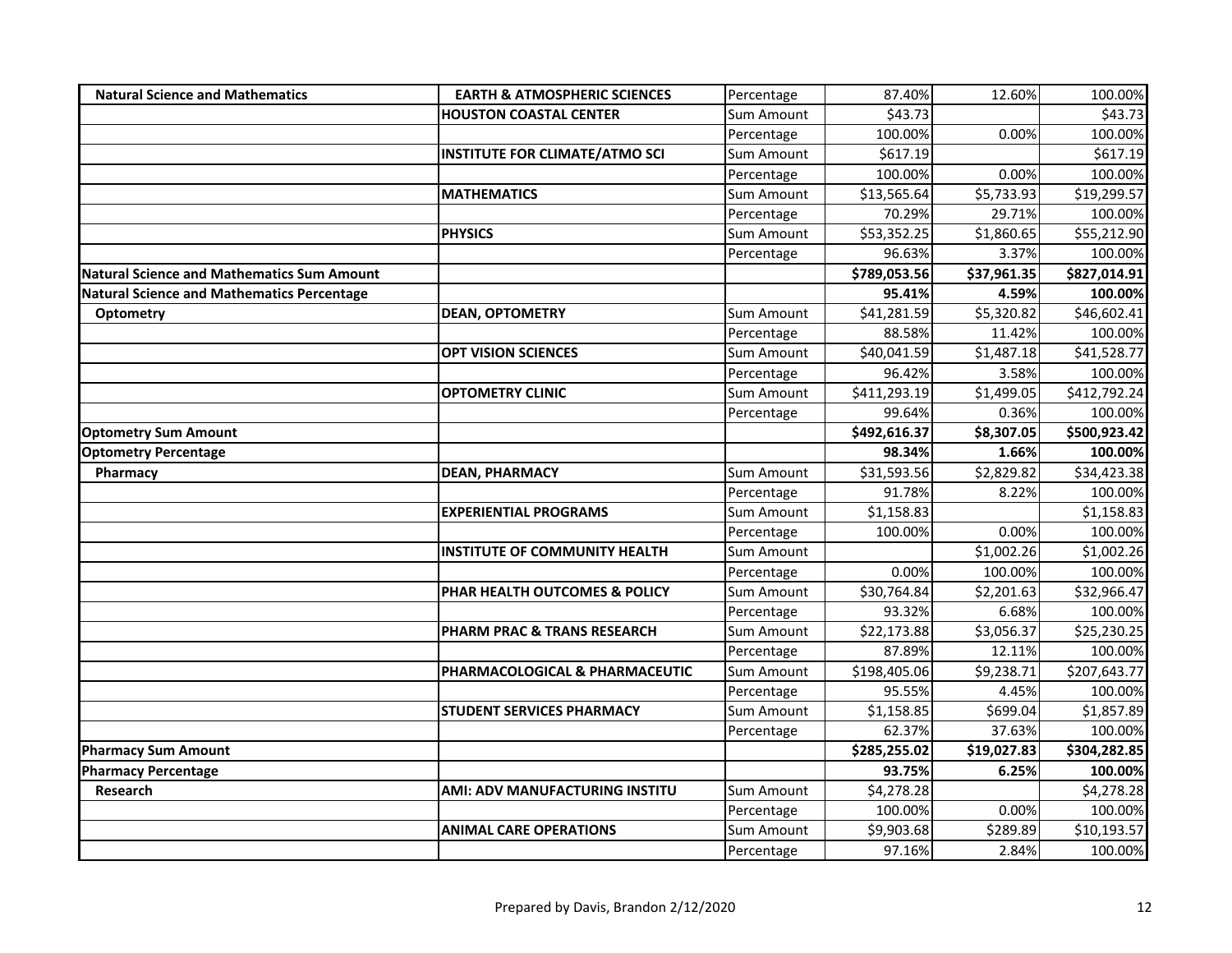| <b>Research</b>            | <b>BUSINESS OPERATIONS</b>                | Sum Amount |              | \$2,946.34  | \$2,946.34   |
|----------------------------|-------------------------------------------|------------|--------------|-------------|--------------|
|                            |                                           | Percentage | 0.00%        | 100.00%     | 100.00%      |
|                            | <b>CENTER FOR INNOVA/PARTNERSHIPS</b>     | Sum Amount | \$1,250.00   | \$742.70    | \$1,992.70   |
|                            |                                           | Percentage | 62.73%       | 37.27%      | 100.00%      |
|                            | DATA ASSESSMENT & IT DOR                  | Sum Amount |              | \$3,873.97  | \$3,873.97   |
|                            |                                           | Percentage | 0.00%        | 100.00%     | 100.00%      |
|                            | <b>DOR COMMUNICATIONS</b>                 | Sum Amount | \$1,283.00   | \$7,387.92  | \$8,670.92   |
|                            |                                           | Percentage | 14.80%       | 85.20%      | 100.00%      |
|                            | <b>ENVIRONMENT HEALTH &amp; LIFE SAFE</b> | Sum Amount | \$7,830.83   |             | \$7,830.83   |
|                            |                                           | Percentage | 100.00%      | 0.00%       | 100.00%      |
|                            | <b>GRANTS AND CONTRACTS</b>               | Sum Amount | \$235.65     | \$9,747.94  | \$9,983.59   |
|                            |                                           | Percentage | 2.36%        | 97.64%      | 100.00%      |
|                            | <b>HEALTH RESEARCH INSTITUTE</b>          | Sum Amount | \$3,509.94   | \$51.49     | \$3,561.43   |
|                            |                                           | Percentage | 98.55%       | 1.45%       | 100.00%      |
|                            | <b>HPE - DATA SCIENCE CENTER</b>          | Sum Amount | \$1,073.60   |             | \$1,073.60   |
|                            |                                           | Percentage | 100.00%      | 0.00%       | 100.00%      |
|                            | OFFICE OF INTELL PROPERTY MGMT            | Sum Amount | \$146,268.52 | \$736.94    | \$147,005.46 |
|                            |                                           | Percentage | 99.50%       | 0.50%       | 100.00%      |
|                            | <b>RESEARCH</b>                           | Sum Amount | \$12,269.93  |             | \$12,269.93  |
|                            |                                           | Percentage | 100.00%      | 0.00%       | 100.00%      |
|                            | <b>RESEARCH ADMINISTRATION</b>            | Sum Amount | \$27,299.61  |             | \$27,299.61  |
|                            |                                           | Percentage | 100.00%      | 0.00%       | 100.00%      |
|                            | <b>RESEARCH INTEGRITY &amp; OVERSIGHT</b> | Sum Amount | \$1,270.20   | \$61.38     | \$1,331.58   |
|                            |                                           | Percentage | 95.39%       | 4.61%       | 100.00%      |
|                            | <b>TIMES</b>                              | Sum Amount | \$19,816.37  | \$2,527.20  | \$22,343.57  |
|                            |                                           | Percentage | 88.69%       | 11.31%      | 100.00%      |
|                            | TX CTR SUPERCONDUCTIVITY AT UH            | Sum Amount | \$23,179.81  | \$4,080.49  | \$27,260.30  |
|                            |                                           | Percentage | 85.03%       | 14.97%      | 100.00%      |
|                            | <b>VP FOR RESEARCH CENTRAL OFFICE</b>     | Sum Amount | \$6,417.15   | \$2,298.12  | \$8,715.27   |
|                            |                                           | Percentage | 73.63%       | 26.37%      | 100.00%      |
| <b>Research Sum Amount</b> |                                           |            | \$265,886.57 | \$34,744.38 | \$300,630.95 |
| <b>Research Percentage</b> |                                           |            | 88.44%       | 11.56%      | 100.00%      |
| <b>Student Affairs</b>     | <b>ADMISSIONS</b>                         | Sum Amount | \$7,721.06   | \$25,017.38 | \$32,738.44  |
|                            |                                           | Percentage | 23.58%       | 76.42%      | 100.00%      |
|                            | <b>CAMPUS RECREATION</b>                  | Sum Amount | \$56,524.05  | \$635.10    | \$57,159.15  |
|                            |                                           | Percentage | 98.89%       | 1.11%       | 100.00%      |
|                            | <b>CAMPUS SOLUTIONS SVC</b>               | Sum Amount | \$518.46     | \$183.15    | \$701.61     |
|                            |                                           | Percentage | 73.90%       | 26.10%      | 100.00%      |
|                            | <b>CENTER FOR STUDENT INVOLVEMENT</b>     | Sum Amount | \$246.47     | \$261.38    | \$507.85     |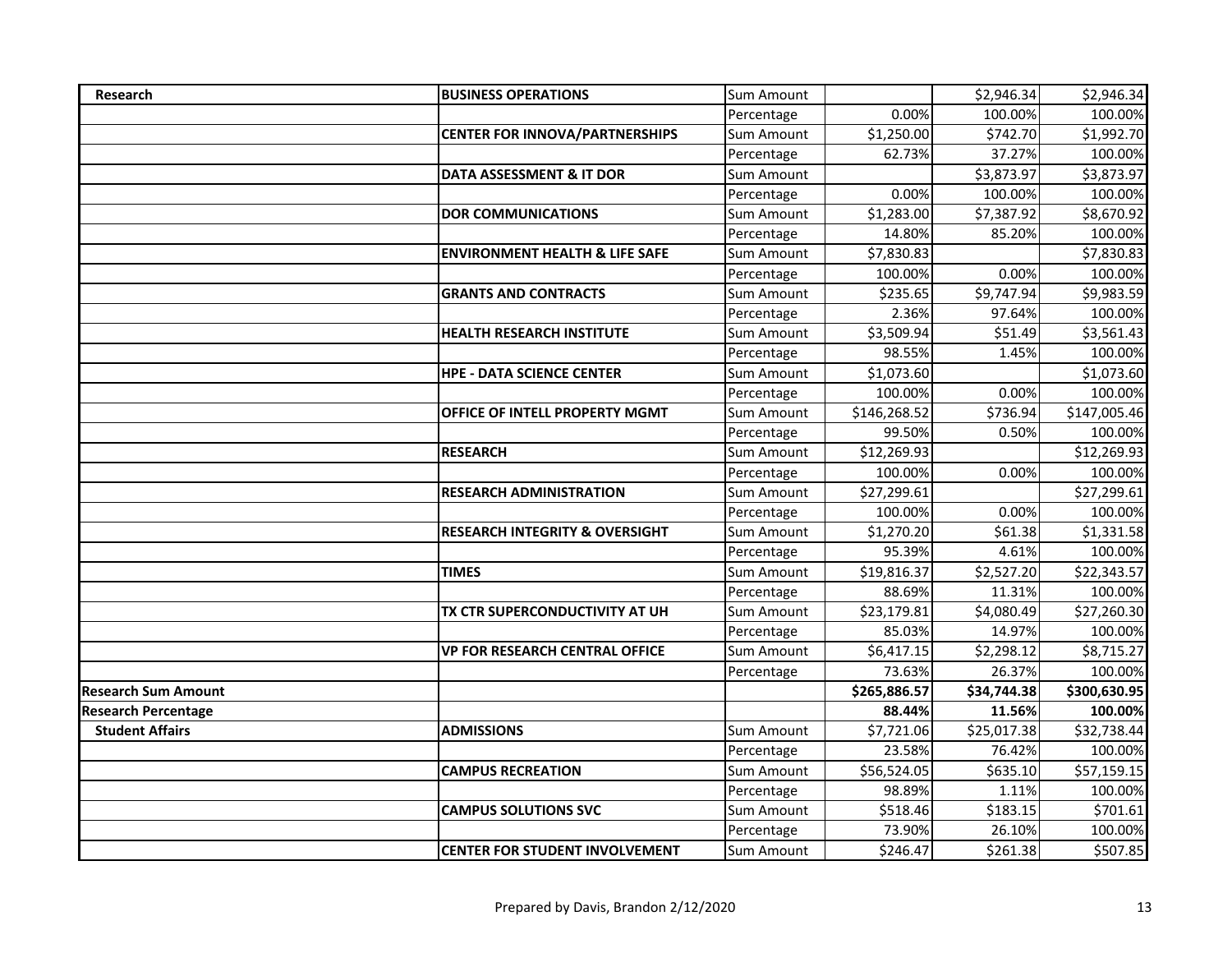| <b>Student Affairs</b> | <b>CENTER FOR STUDENT INVOLVEMENT</b>     | Percentage | 48.53%      | 51.47%      | 100.00%     |
|------------------------|-------------------------------------------|------------|-------------|-------------|-------------|
|                        | <b>CENTER FOR STUDENT MEDIA</b>           | Sum Amount | \$18,585.43 |             | \$18,585.43 |
|                        |                                           | Percentage | 100.00%     | 0.00%       | 100.00%     |
|                        | <b>CENTER FOR STUDENTS W/DISABILI</b>     | Sum Amount | \$8,792.00  | \$35.85     | \$8,827.85  |
|                        |                                           | Percentage | 99.59%      | 0.41%       | 100.00%     |
|                        | <b>CHILDREN'S LEARNING CENTER</b>         | Sum Amount | \$7,286.64  | \$1,442.12  | \$8,728.76  |
|                        |                                           | Percentage | 83.48%      | 16.52%      | 100.00%     |
|                        | <b>CNTR FOR DIVERSITY &amp; INCLUSION</b> | Sum Amount | \$183.40    | \$112.48    | \$295.88    |
|                        |                                           | Percentage | 61.98%      | 38.02%      | 100.00%     |
|                        | <b>COUGARS IN RECOVERY</b>                | Sum Amount | \$1,705.53  |             | \$1,705.53  |
|                        |                                           | Percentage | 100.00%     | 0.00%       | 100.00%     |
|                        | <b>COUNSELING AND PSYCH SVCS</b>          | Sum Amount | \$1,685.17  | \$450.37    | \$2,135.54  |
|                        |                                           | Percentage | 78.91%      | 21.09%      | 100.00%     |
|                        | <b>CTR FRATERNITY &amp; SORORITY LIFE</b> | Sum Amount | \$211.18    |             | \$211.18    |
|                        |                                           | Percentage | 100.00%     | 0.00%       | 100.00%     |
|                        | <b>DEAN OF STUDENTS</b>                   | Sum Amount | \$425.13    | \$2,484.86  | \$2,909.99  |
|                        |                                           | Percentage | 14.61%      | 85.39%      | 100.00%     |
|                        | <b>INTEGRATED ENROLLMENT SERVICES</b>     | Sum Amount | \$8,943.14  | \$39,615.42 | \$48,558.56 |
|                        |                                           | Percentage | 18.42%      | 81.58%      | 100.00%     |
|                        | <b>INTL STUDENT &amp; SCHOLAR SERVIC</b>  | Sum Amount | \$926.81    | \$4,694.33  | \$5,621.14  |
|                        |                                           | Percentage | 16.49%      | 83.51%      | 100.00%     |
|                        | LGBTQ RESOURCE CENTER                     | Sum Amount | \$15.99     | \$147.99    | \$163.98    |
|                        |                                           | Percentage | 9.75%       | 90.25%      | 100.00%     |
|                        | OFC OF THE UNIVERSIT REGISTRAR            | Sum Amount | \$3,282.80  | \$405.17    | \$3,687.97  |
|                        |                                           | Percentage | 89.01%      | 10.99%      | 100.00%     |
|                        | <b>RELIGION CENTER</b>                    | Sum Amount | \$238.73    |             | \$238.73    |
|                        |                                           | Percentage | 100.00%     | 0.00%       | 100.00%     |
|                        | <b>SCHOLARSIPS &amp; FINANCIAL AID</b>    | Sum Amount | \$4,006.19  | \$7,789.09  | \$11,795.28 |
|                        |                                           | Percentage | 33.96%      | 66.04%      | 100.00%     |
|                        | <b>STU COMMUNICATION &amp; MARKETING</b>  | Sum Amount | \$802.90    |             | \$802.90    |
|                        |                                           | Percentage | 100.00%     | 0.00%       | 100.00%     |
|                        | <b>STU HOUSING - RESIDE LIFE</b>          | Sum Amount | \$40,079.47 | \$8,553.23  | \$48,632.70 |
|                        |                                           | Percentage | 82.41%      | 17.59%      | 100.00%     |
|                        | <b>STUDENT AFFAIRS</b>                    | Sum Amount | \$22,647.51 | \$118.14    | \$22,765.65 |
|                        |                                           | Percentage | 99.48%      | 0.52%       | 100.00%     |
|                        | STUDENT AFFAIRS BUSINESS SRVC             | Sum Amount | \$807.13    | \$1,565.18  | \$2,372.31  |
|                        |                                           | Percentage | 34.02%      | 65.98%      | 100.00%     |
|                        | <b>STUDENT AFFAIRS IT SERVICES</b>        | Sum Amount | \$189.60    |             | \$189.60    |
|                        |                                           | Percentage | 100.00%     | 0.00%       | 100.00%     |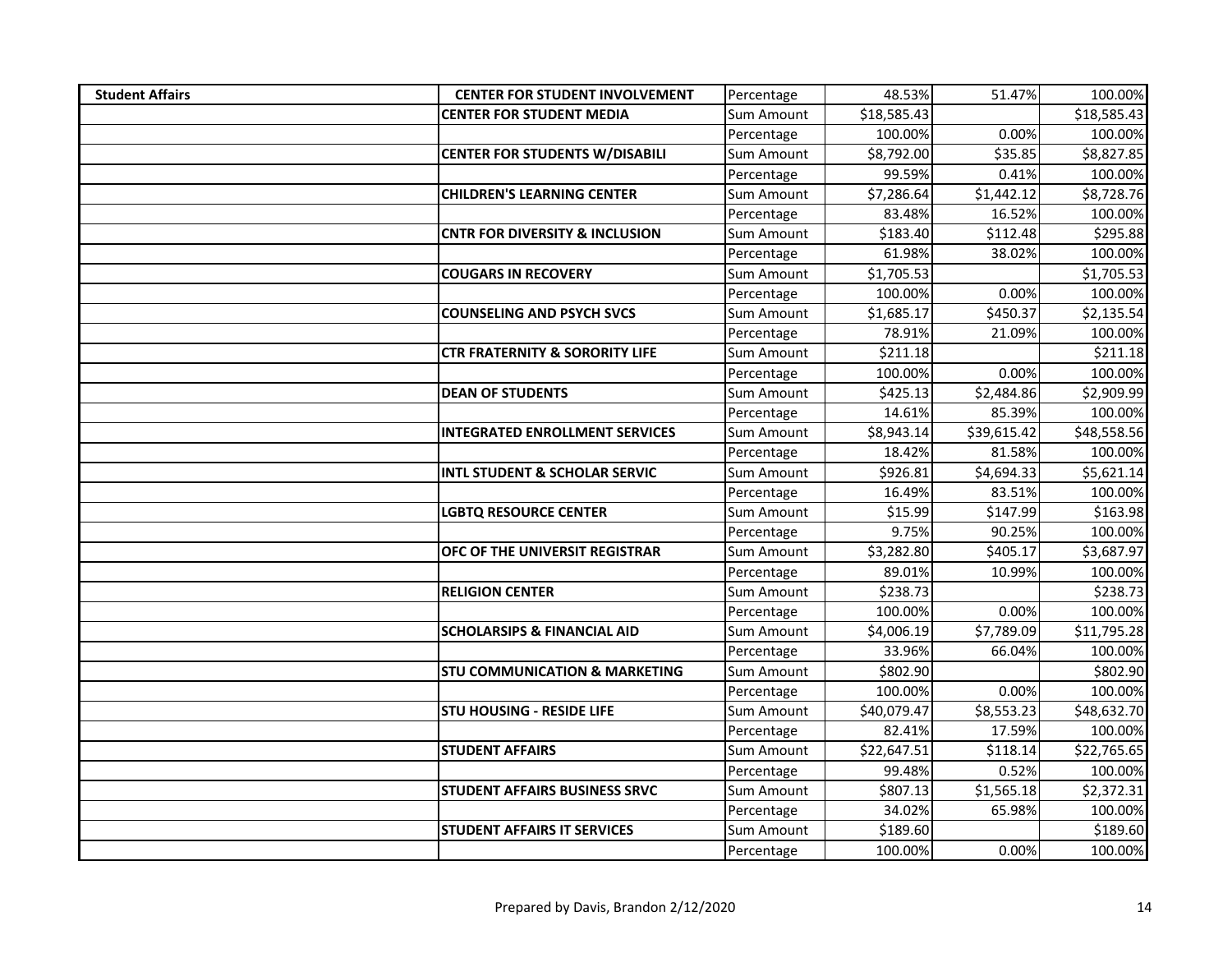| <b>Student Affairs</b>                      | <b>STUDENT CENTER</b>                     | Sum Amount        | \$49,758.29  | \$4,148.88   | \$53,907.17  |
|---------------------------------------------|-------------------------------------------|-------------------|--------------|--------------|--------------|
|                                             |                                           | Percentage        | 92.30%       | 7.70%        | 100.00%      |
|                                             | <b>STUDENT HEALTH CENTER</b>              | Sum Amount        | \$66,632.32  | \$1,186.01   | \$67,818.33  |
|                                             |                                           | Percentage        | 98.25%       | 1.75%        | 100.00%      |
|                                             | <b>UNIVERSITY CAREER SERVICES</b>         | Sum Amount        | \$2,291.80   | \$2,601.66   | \$4,893.46   |
|                                             |                                           | Percentage        | 46.83%       | 53.17%       | 100.00%      |
|                                             | <b>URBAN EXPERIENCE</b>                   | Sum Amount        | \$195.76     |              | \$195.76     |
|                                             |                                           | Percentage        | 100.00%      | 0.00%        | 100.00%      |
|                                             | <b>VETERAN SERVICES</b>                   | Sum Amount        | \$874.41     | \$1,591.12   | \$2,465.53   |
|                                             |                                           | Percentage        | 35.47%       | 64.53%       | 100.00%      |
|                                             | <b>WELLNESS CENTER</b>                    | Sum Amount        | \$16,036.97  | \$37.02      | \$16,073.99  |
|                                             |                                           | Percentage        | 99.77%       | 0.23%        | 100.00%      |
|                                             | <b>WOMEN &amp; GENDER RESOURCE CENTER</b> | Sum Amount        | \$168.68     | \$178.95     | \$347.63     |
|                                             |                                           | Percentage        | 48.52%       | 51.48%       | 100.00%      |
| <b>Student Affairs Sum Amount</b>           |                                           |                   | \$321,783.02 | \$103,254.88 | \$425,037.90 |
| <b>Student Affairs Percentage</b>           |                                           |                   | 75.71%       | 24.29%       | 100.00%      |
| <b>Technology</b>                           | <b>CONSTRUCTION MANAGEMENT</b>            | Sum Amount        | \$45,114.85  | \$404.24     | \$45,519.09  |
|                                             |                                           | Percentage        | 99.11%       | 0.89%        | 100.00%      |
|                                             | <b>DEAN, TECHNOLOGY</b>                   | Sum Amount        | \$22,778.00  | \$17,197.76  | \$39,975.76  |
|                                             |                                           | Percentage        | 56.98%       | 43.02%       | 100.00%      |
|                                             | <b>ENGINEERING TECHNOLOGY</b>             | Sum Amount        | \$2,971.71   | \$1,794.28   | \$4,765.99   |
|                                             |                                           | Percentage        | 62.35%       | 37.65%       | 100.00%      |
|                                             | <b>HUMAN DEVELOP AND CONSUMER SCI</b>     | Sum Amount        | \$446.60     | \$5,057.32   | \$5,503.92   |
|                                             |                                           | Percentage        | 8.11%        | 91.89%       | 100.00%      |
|                                             | I LT                                      | <b>Sum Amount</b> | $-$1,163.46$ | \$2,852.70   | \$1,689.24   |
|                                             |                                           | Percentage        | $-68.87%$    | 168.87%      | 100.00%      |
| <b>Technology Sum Amount</b>                |                                           |                   | \$70,147.70  | \$27,306.30  | \$97,454.00  |
| <b>Technology Percentage</b>                |                                           |                   | 71.98%       | 28.02%       | 100.00%      |
| Univ Marketing, Comm & Media Rel            | <b>MARKETING</b>                          | Sum Amount        | \$49,617.08  | \$24,950.00  | \$74,567.08  |
|                                             |                                           | Percentage        | 66.54%       | 33.46%       | 100.00%      |
|                                             | <b>MEDIA RELATIONS</b>                    | Sum Amount        | \$500.00     |              | \$500.00     |
|                                             |                                           | Percentage        | 100.00%      | 0.00%        | 100.00%      |
|                                             | VC/VP UNIV MKTG, COM & MED REL            | Sum Amount        | \$9,527.75   | \$509.43     | \$10,037.18  |
|                                             |                                           | Percentage        | 94.92%       | 5.08%        | 100.00%      |
| Univ Marketing, Comm & Media Rel Sum Amount |                                           |                   | \$59,644.83  | \$25,459.43  | \$85,104.26  |
| Univ Marketing, Comm & Media Rel Percentage |                                           |                   | 70.08%       | 29.92%       | 100.00%      |
| <b>University Advancement</b>               | <b>ALUMNI RELATIONS</b>                   | Sum Amount        | \$1,432.30   |              | \$1,432.30   |
|                                             |                                           | Percentage        | 100.00%      | 0.00%        | 100.00%      |
|                                             | <b>ANNUAL GIVING</b>                      | Sum Amount        | \$35,027.84  |              | \$35,027.84  |